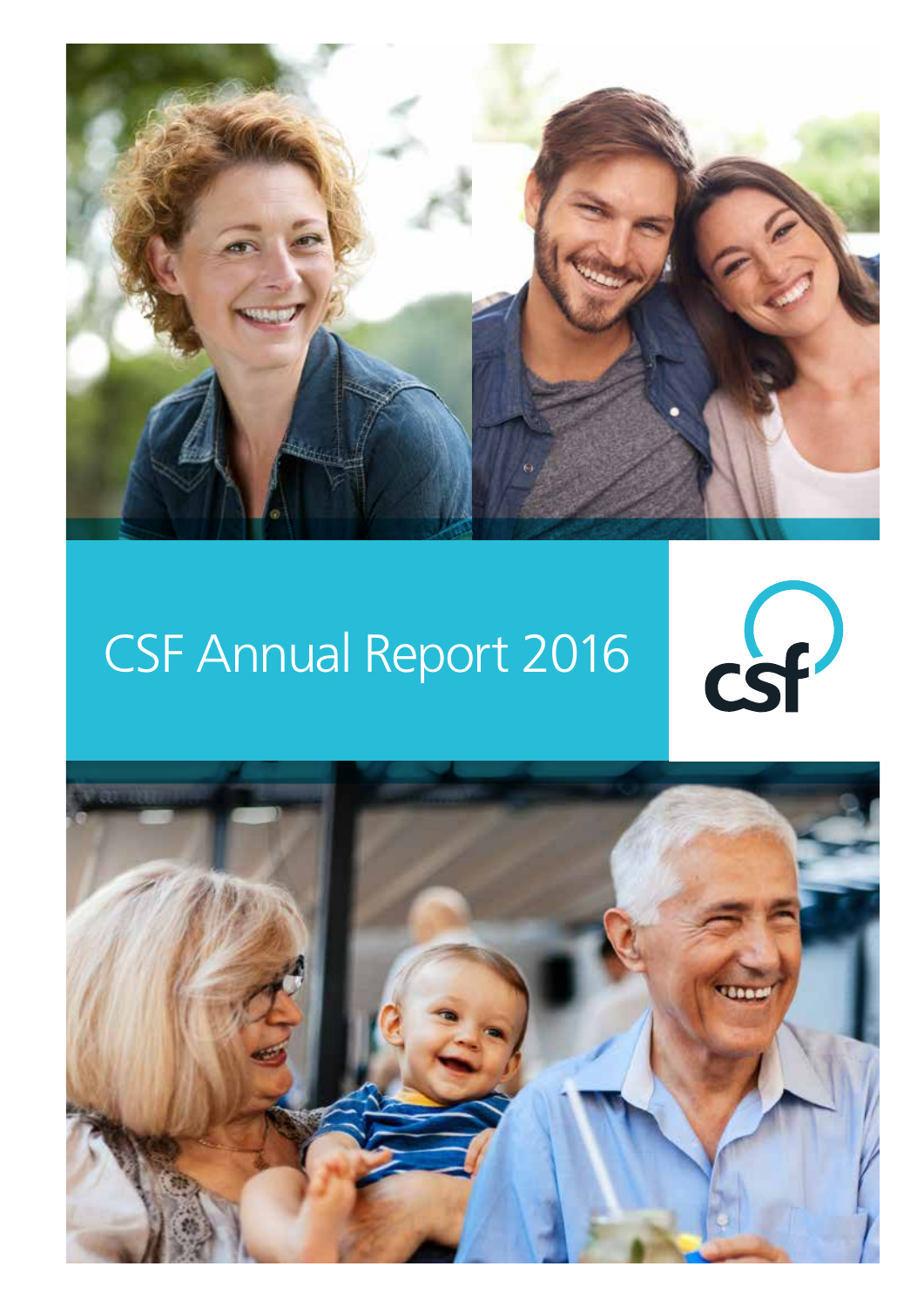### **What's inside our report**

| Who we are                                 |                |
|--------------------------------------------|----------------|
| Board Chair & CEO's report                 | $\overline{2}$ |
| About the Board of Directors               | 4              |
| Our performance:<br>2015/16 year in review | 6              |
| Investment policy                          | 7              |
| Investment objectives                      |                |
| and strategies                             | 8              |
| Investment returns                         | 13             |
| How returns are allocated                  | 14             |
| Investment management fees                 | 16             |
| Where your money was invested              | 17             |
| Fund accounts                              | 18             |
| Other things you need to know              | 20             |
|                                            |                |

This Annual Report was issued 28 November 2016 by CSF Pty Limited (ABN 30 006 169 286; AFSL 246664) (the Trustee), the Trustee of the MyLifeMyMoney Superannuation Fund (ABN 50 237 896 957; SPIN CSF0100AU) (the Fund). It provides important details about the Fund's activities and investments for the financial year ended 30 June 2016. A summary of the benefits and features of the Fund can be found in the Product Disclosure Statements available upon request.

The information contained in this Annual Report is about the Fund and is general information only. It has been prepared without taking into account your personal investment objectives, financial situation or needs. It is not intended to be, and should not be construed in any way as, investment, legal or financial advice.

We recommend you assess your own financial situation before making a decision based on the information contained in this Annual Report. To help you with your decision–making you may wish to seek assistance from a qualified financial advisor before making any changes to your financial affairs.

Neither the Trustee, nor any of the Trustee's service providers, guarantees the performance of the Fund or any particular rate of return. Past performance is not a reliable indicator of future performance.

The Trustee does not accept any liability, either directly or indirectly, arising from any person relying, either wholly or partially, upon any information shown in, or omitted from, this Annual Report. Under no circumstances will the Trustee be liable for any loss or damage caused by a user's reliance on information obtained from reading this Annual Report.

The information in this Annual Report is correct as at the date of publication. In the event of a material change occurring to any information contained in this Annual Report, the Trustee will notify existing members in writing within the timeframes required by law. Where a change to information in this Annual Report is not materially adverse, the Trustee will provide updated information online. You may request a paper copy of any change, which will be provided free of charge

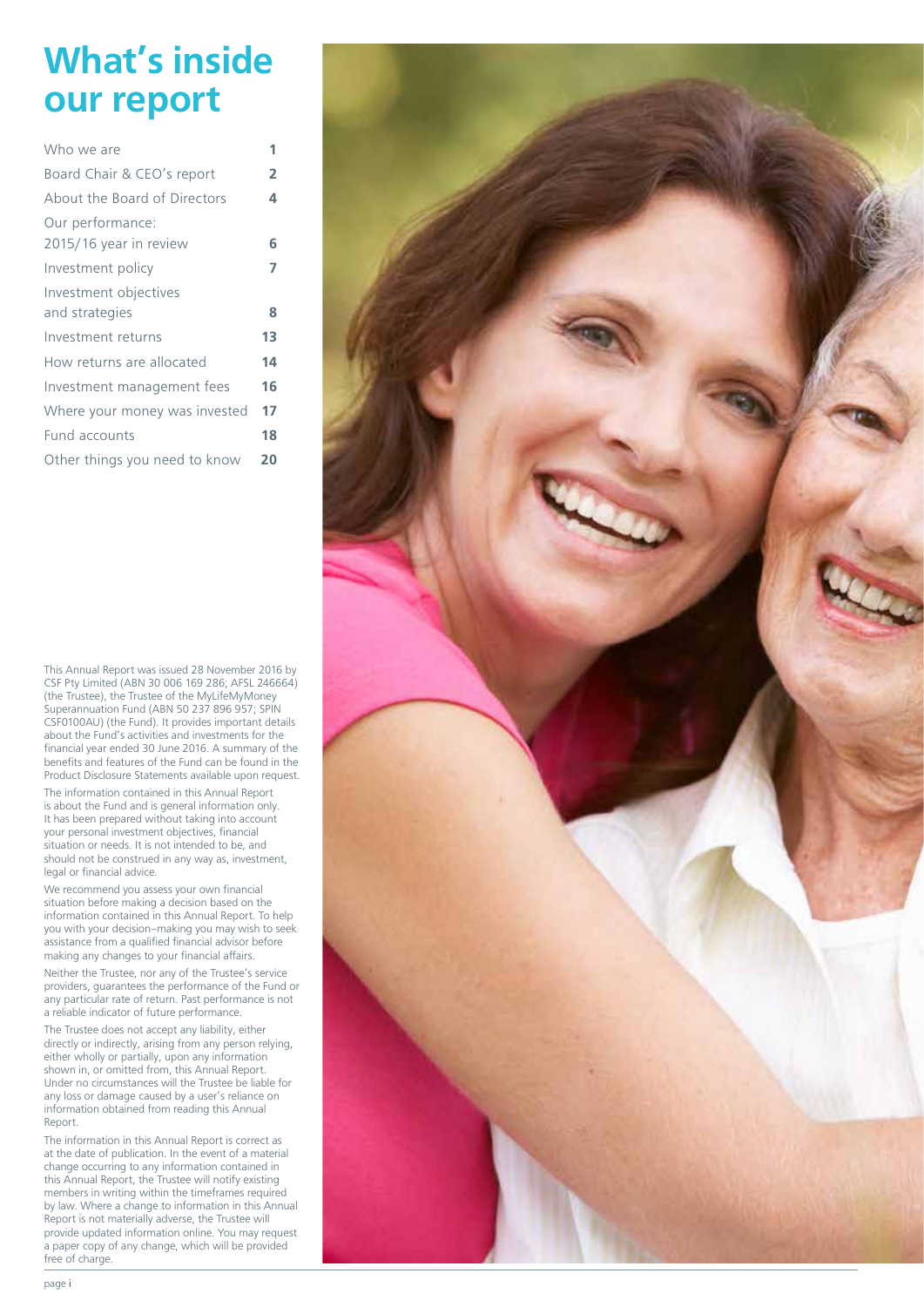### Who we are

### **CSF Pty Ltd is the Trustee of the MyLifeMyMoney Superannuation Fund.**

MyLifeMyMoney is an industry super fund and profit-to-member master trust, offering award-winning superannuation, pension, retirement and financial planning services to Australians. Established in 1971, we are one of the longest serving super and retirement businesses.

We currently manage \$7.3 billion (as at 30 June 2016) on behalf of approximately 8,000 businesses and 77,000 members, and are committed to giving our members lifelong financial peace of mind.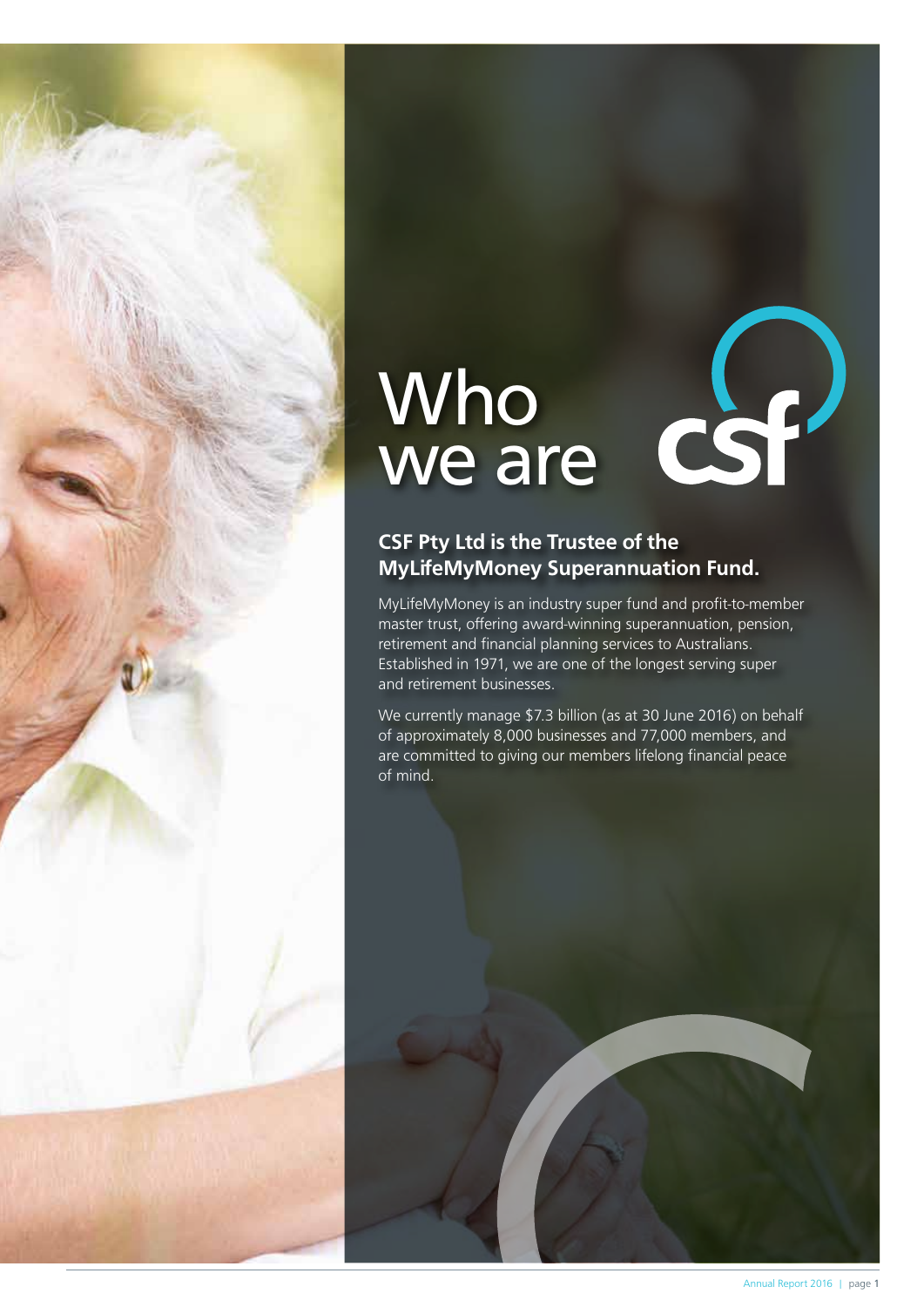#### **Peter Bugden**, Board Chair

# Board Chair & CEO's report

Thank you for entrusting us with your superannuation and retirement savings in what has been a turbulent year for investment returns in the superannuation industry.

We are proud to say that our Fund has weathered the storms because of our robust strategies and excellent staff.

The 2015-16 financial year has been one of taking stock of ourselves as a business to ensure that we are adapting to the changing needs of our members. We have focused on planning, strategy and building a structure for CSF Pty Ltd to successfully grow and change in 2017 and beyond.

After consulting with our Board and staff, we have built on the strategies that have stood the test of time and developed new ones to keep us relevant in an ever changing market. These strategies included:

• Revising our mission statement to providing **lifelong financial peace of mind** for our members

- Welcoming a credit union into the CSF family to provide banking and lending solutions to our members – this important step has made us the only super fund in Australia to own a Financial Services Licence
- Meeting with other super funds that hold similar values and aspirations to look at opportunities to merge and benefit members of both funds, and
- Reviewing how we offered our pensions, with the aim of making them available to more of our members.

We are still actively involved in the Investor Group on Climate Change and represented the Fund at the United Nations Climate Change Conference (COP21) in France and at the Vatican.



**Frank Pegan**, CEO

We believe super funds can use their influence to reduce the damages of climate change, while also making a profit for the people they represent.

Our responsible investment position makes us one of the most ethical and successful super funds. All our staff genuinely care about our members' security in retirement and live the values of integrity, respect, trust, compassion and humility.

In the years to come, we will continue demonstrating the values that have made us one of Australia's most trusted super funds as we focus on growing our members' savings, services and experiences.

*Thank you.*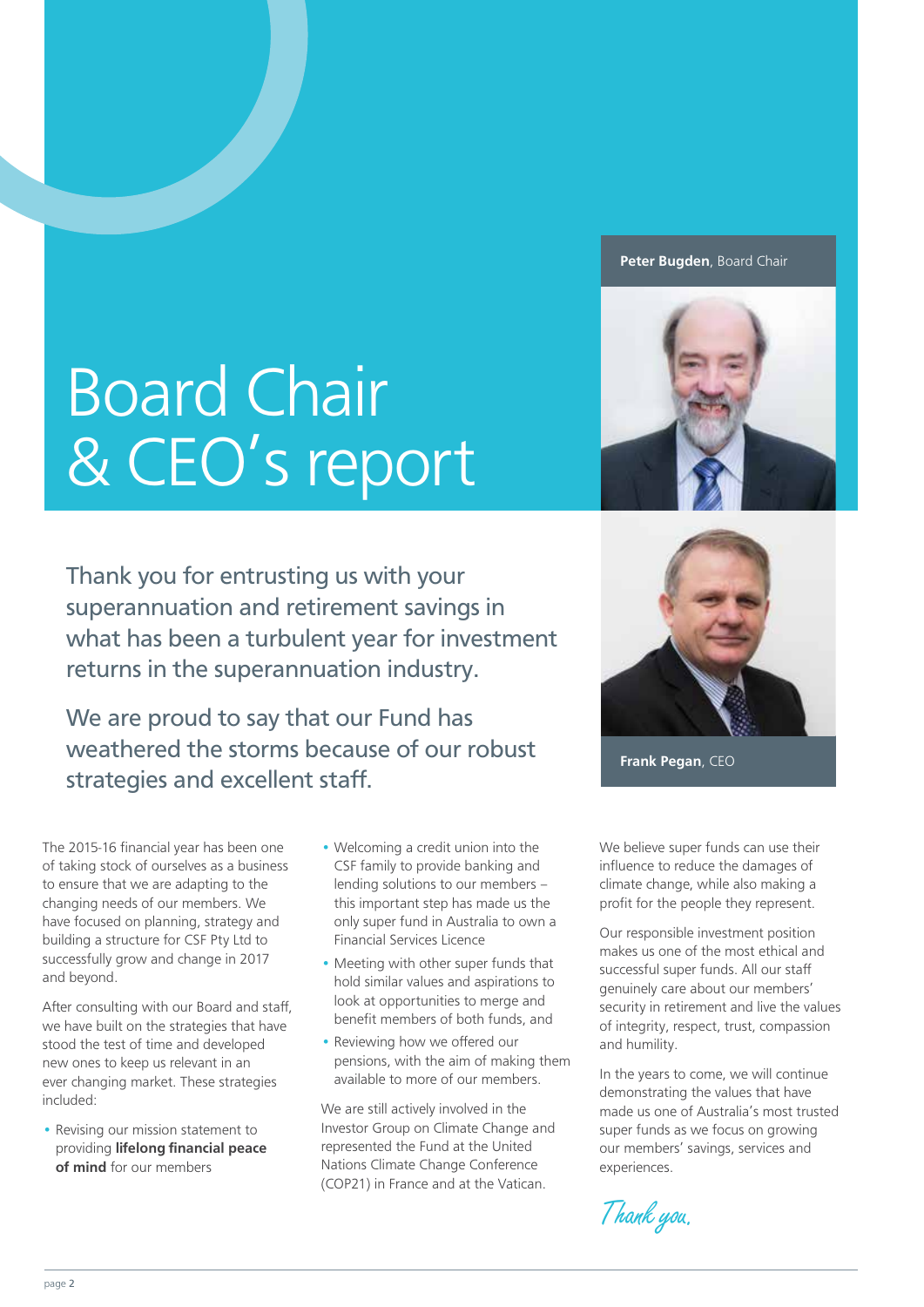**"We take the responsibility of investing our members' money very seriously. At the end of the day we want you to relax in the knowledge that the hard investing work has been done."**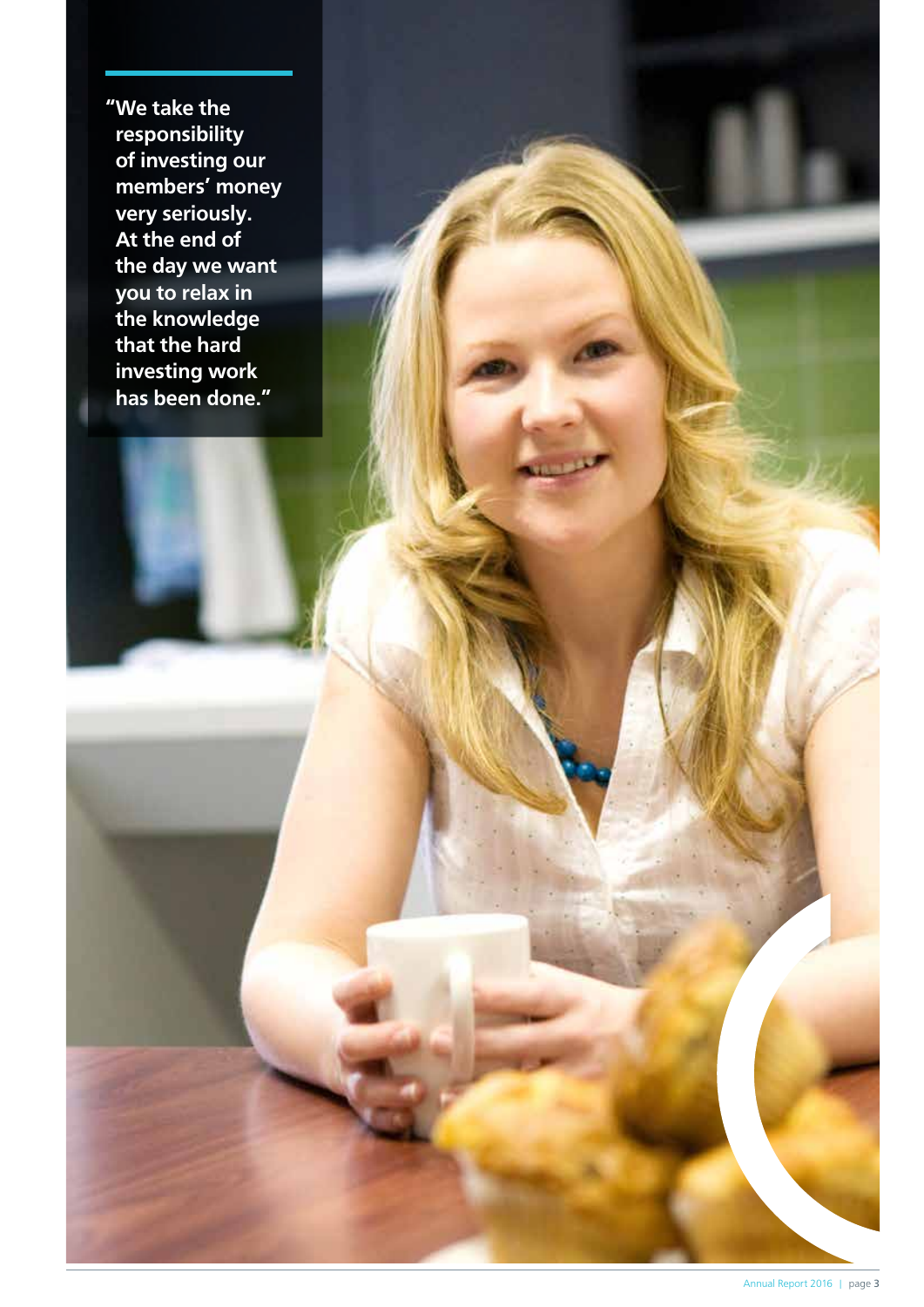# About the Board of Directors

The role of the Board is to ensure that the Fund is operated and managed in the best interests of members and in accordance with its governing rules and superannuation legislation.

The Board meets in accordance with a schedule of meetings that is established prior to the start of each calendar year.

The Board consists of equal numbers of member and employer representative Directors who are elected by members and employers respectively.

Congratulations to Mr Peter Haysey who was re-elected as a member Representative Director during our 2016 Trustee Board election.

#### The current Directors (as at 31 October 2016) are:

| John Mildren         | Manager, Schools and Senior Secondary, Victorian Registration<br>and Qualifications Authority |  |
|----------------------|-----------------------------------------------------------------------------------------------|--|
| <b>John Connors</b>  | Principal, Resurrection Catholic Primary School, Kings Park, Victoria                         |  |
| Deb James            | General Secretary, Independent Education Union Victoria Tasmania                              |  |
| <b>Peter Haysey</b>  | Retired                                                                                       |  |
| <b>Gregory Quinn</b> | Assistant Dean of Learning, Ambrose Treacy College, Indooroopilly, Queensland                 |  |
|                      |                                                                                               |  |

#### **Employer Representative Directors**

| Peter Bugden          | Chair                                                       |
|-----------------------|-------------------------------------------------------------|
| <b>Marcia Clohesy</b> | Retired                                                     |
| <b>Carolyn Harkin</b> | Self-employed                                               |
| <b>Chris Harkin</b>   | Retired                                                     |
| <b>Paul Murphy</b>    | General Manager, St Luke's Green, Woolloongabba, Queensland |

#### Trustee Committees

The Trustee Board has a number of Committees and Management groups, all chaired by a Director, to which it delegates various responsibilities. These are:

- Risk Management Committee
- Audit Committee
- Investment Management Group
- Insurance Reference Group
- Remuneration & Nomination Committee.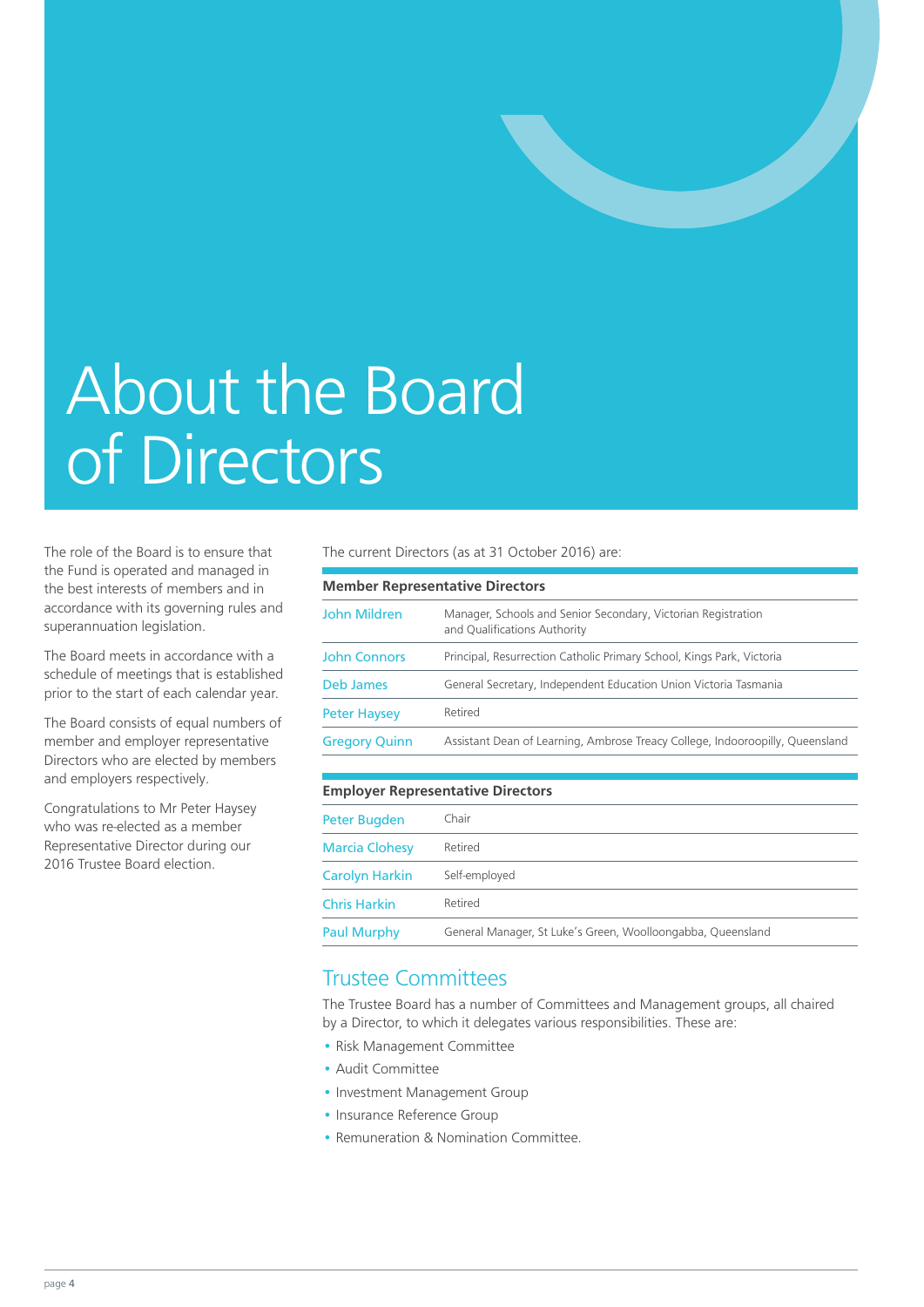

*From left to right: John Connors, Carolyn Harkin, Peter Haysey, Marcia Clohesy, Greg Quinn, Peter Bugden, Chris Harkin, Debra James, Paul Murphy, John Mildren.*

#### **Board Remuneration**

Directors receive sitting fees for their services and presently are remunerated between \$36,000 and \$52,000 depending upon whether or not they sit on committees.

The Chair receives \$105,391 in total remuneration for fulfilling his responsibilities as Chair of CSF Pty Ltd and those associated companies of which the Trustee is the owner or a major investor.

| <b>Executive Remuneration</b>                               |                                               |
|-------------------------------------------------------------|-----------------------------------------------|
| Total remuneration bands*<br>as at 30 June 2016             | Number of key management<br>personnel in band |
| $$100.000 - $200.000$                                       | Ω                                             |
| $$200.001 - $300.000$                                       | 0                                             |
| $$300.001 - $400.000$                                       | 6                                             |
| $$400.001 - Above$                                          |                                               |
| Total executive remuneration paid<br>by the Trustee Company | \$2,338,051                                   |

\* Total remuneration for key executives includes cash salary, non-monetary benefits (e.g. provision of company vehicle) and superannuation. Key executive personnel are not remunerated with variable performance payments of any kind and remuneration is fixed.

Reviews of salary are conducted annually, at which time remuneration is compared with internal and external benchmarks to ensure it is aligned with market medians. Depending on performance and relativities, an adjustment to salary generally no larger than the AWOTE movement may be made annually to salary.

Key executive personnel are defined as those individuals who form part of the leadership team and have a key role in determining and executing the strategic objectives of the Fund.

Current key executive personnel of the Fund include:

- F. Pegan, Chief Executive Officer
- G. Lette, Chief Investment Officer
- T. Sammann, Executive Officer – Finance, Risk & Compliance
- R. Clancy, Institutional Relations
- E. Wooden, Chief Operating Officer
- D. O'Sullivan, Chief Risk Officer
- J. Farrugia, Company Secretary.

### Other people who help us manage the Fund

The Trustee employs various professional advisers and service providers to assist in the management of the Fund. The Trustee is not associated with any of these organisations.

| Administration -<br>Mercer Outsourcing (Australia) Pty Ltd                                                  |
|-------------------------------------------------------------------------------------------------------------|
| Master Custodian - NAB Asset Servicing                                                                      |
| Investment Managers -<br>Refer to 'Where your money was invested'<br>on page 17 for a full list of managers |
| Bank – Westpac Banking Corporation                                                                          |
| Investment Consultant -<br><b>JANA Investment Advisers</b>                                                  |
| Auditor - Grant Thornton                                                                                    |
| Tax Advisor - PricewaterhouseCoopers                                                                        |
| Insurer - TAL Life Limited                                                                                  |
|                                                                                                             |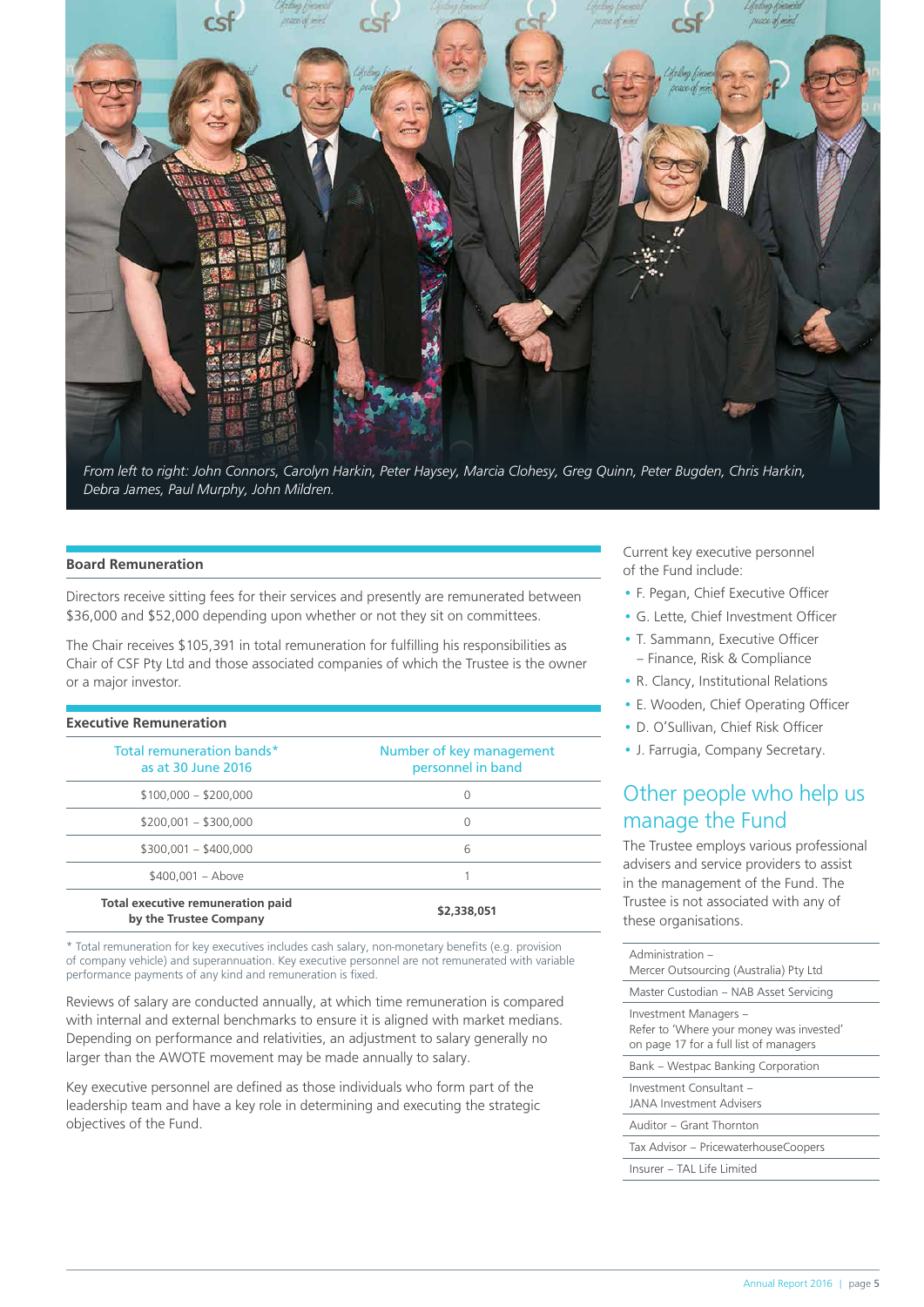# Our performance



### 2015/16 year in review Chief Investment Officer

### Staying afloat in stormy seas

After a 3 year period of double-digit returns, the 2015/16 financial year brought more challenging times for Australian superannuation funds.

The financial year was highlighted by:

- **Two significant equity market corrections, firstly through August, and secondly from early-January until mid-February.** The Australian share market fell by around 12% between end-July and 24 August 2015 and again by 10% between the start of January and mid-February 2016, having recovered most of the August losses in the meantime.
- **A very strong recovery from mid-February through to the end of the year.** This recovery meant that the domestic share market finished virtually flat for the full year, taking dividends into account.
- **Right at the end of the financial year, substantial volatility as a result of the UK's Brexit vote.** However, the initial losses in most equity markets were very quickly covered.

In this more challenging environment we are pleased to report that performance of our portfolios has generally held up well. The financial year return for each of our Managed Choice options is presented in the following table.

| Option                         | Superannuation<br>(%, after tax and fees) | Pension<br>(%, after tax and fees) |
|--------------------------------|-------------------------------------------|------------------------------------|
| Aggressive                     | 5.7                                       | 6.2                                |
| <b>Moderately Aggressive</b>   | 5.9                                       | 6.6                                |
| Balanced (MySuper)             | 57                                        | 67                                 |
| <b>Conservative Balanced</b>   | 5.7                                       | 6.5                                |
| <b>Moderately Conservative</b> | 5.6                                       | 6.3                                |
| Conservative                   | 5.4                                       | 6.2                                |
| <b>RetirePlus</b>              | 5.3                                       | 6.0                                |
| RetireStable                   | 4.2                                       | 5.3                                |

These final returns are considerably below those recorded in 2012/13, 2013/14 and 2014/15. For instance, our Balanced Option (superannuation) returned 14.1%, 12.3% and 9.8% respectively in those years. Nonetheless, they are actually slightly above our average annual long-term expected return, based on our long-term CPI-based objectives (CPI plus 3% per annum over rolling 10 year periods for our Balanced superannuation option.

The pattern of returns through the year for our various options was broadly as expected. When markets were falling, our Aggressive and Moderately Aggressive options suffered the most but they recovered the most in the rally from mid-February. It was encouraging to see that our pension-oriented options, RetirePlus and RetireStable, provided good protection during the periods when markets were falling most sharply.

All things considered, we are pleased to report that our portfolios have weathered the storm pretty well over the last year and have broadly performed "true to label".

Of course, returns for a single year in isolation are of limited relevance. The good news here is that the solid results achieved this year consolidate our sound long term performance record.

Returns for the 10 year period ending June 2016 are shown in the following table. Please note that our Conservative Balanced, RetirePlus and RetireStable options have not been in existence for 10 years and so are excluded from the table.

| Option                         | Superannuation<br>(%, after tax and fees) | Pension<br>(%, after tax and fees) |  |
|--------------------------------|-------------------------------------------|------------------------------------|--|
| Aggressive                     | 6.9                                       | 75                                 |  |
| <b>Moderately Aggressive</b>   | 6.6                                       | 74                                 |  |
| Balanced (MySuper)             | 6.3                                       | 71                                 |  |
| <b>Moderately Conservative</b> | 5.8                                       | 6.6                                |  |
| Conservative                   | 58                                        | 6.6                                |  |

In all cases, the returns over the 10 year period have exceeded our long-term real return objective.

If you wish to hear more about our performance over the long-term, or otherwise discuss your investment strategy, please contact one of our financial planners.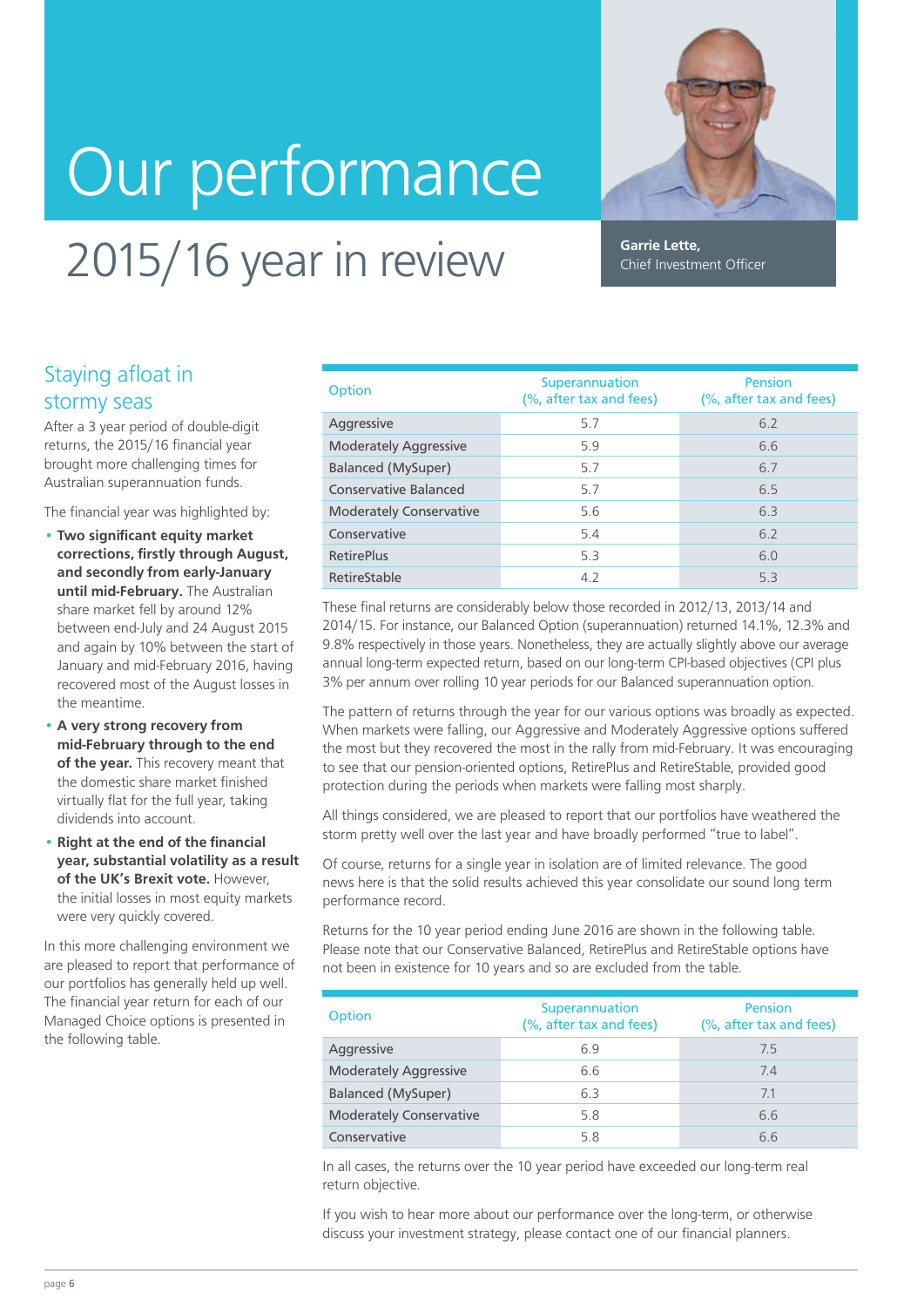# Investment policy

#### Investment policy

The broad investment aim of the Trustee is to maximise the Fund's long-term investment returns, subject to acceptable risk parameters (which vary across the options). Each investment option has clearly defined investment objectives and strategies.

These are shown in the tables on the following pages. For full details, ask for a copy of our Investment Policy Statement by calling **03 9648 4700**.

The Trustee employs a number of professional investment managers to manage the assets of the Fund. With the assistance of the appointed Investment Consultant, the Trustee monitors and reviews the performance of each investment manager on a regular basis, adding or removing managers from time to time as appropriate. In addition, all of the Fund's assets are held by a Custodian to ensure the security of your super. No more than 10% of the Fund or of any investment option is expected to be invested in any one underlying asset or security.

During the financial year ended 30 June 2016, the Trustee was not aware of any individual investments, or any combination of investments, that were invested either directly or indirectly in any single enterprise or group of associated enterprises, that had a total value of more than 5% of the Fund's total assets.

### Use of derivatives

Derivatives are securities that derive their value from another security, e.g. futures and options. The Trustee does not directly utilise derivative instruments and does not intend to do so.

External investment managers may utilise derivatives in managing the investments of the Fund. Where this is the case, the Trustee confirms with the relevant investment managers on an annual basis that they have appropriate risk management processes in place in relation to the use of derivatives and the purposes for which they are used.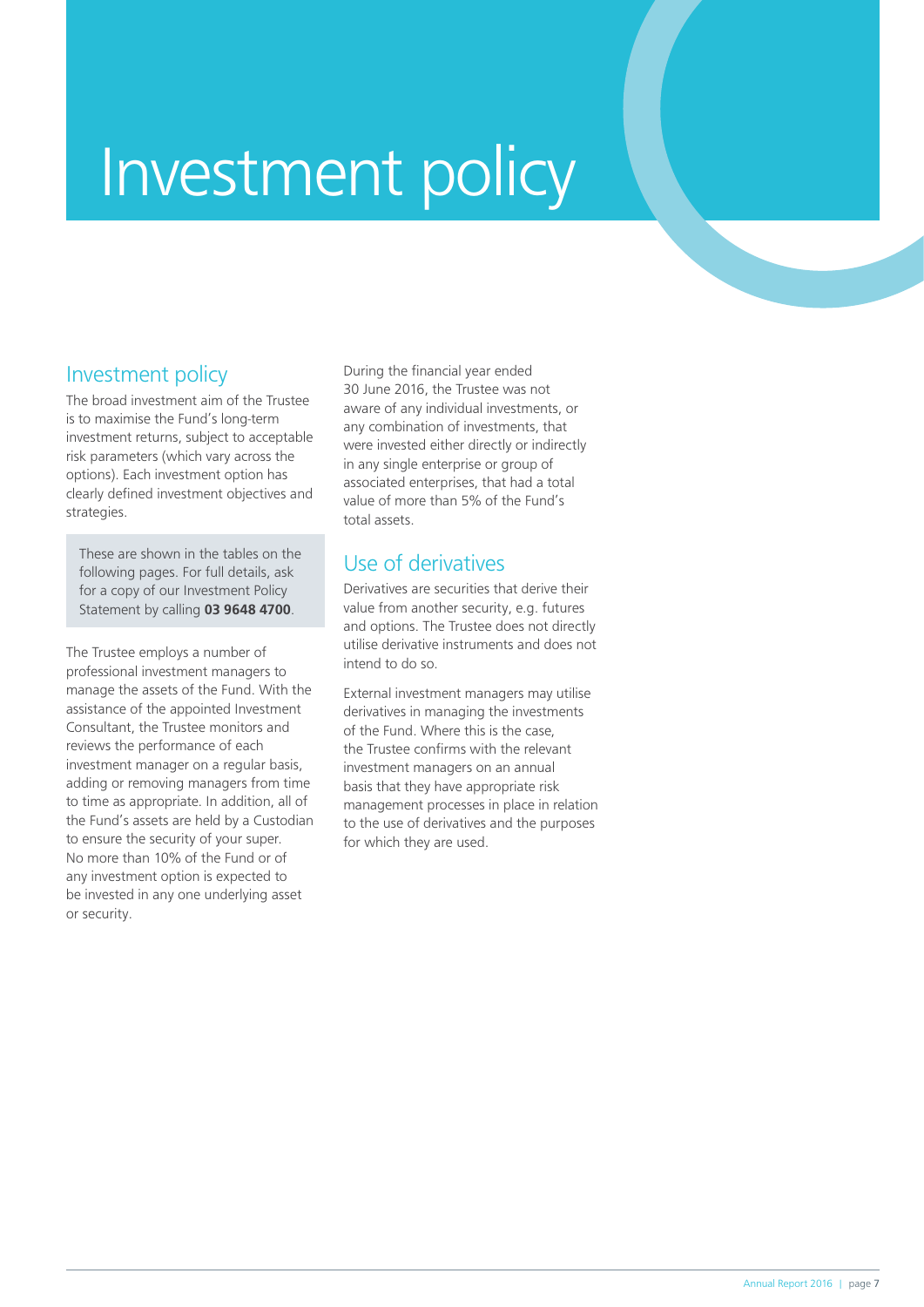## Investment objectives and strategies

### Managed Choice options

| Investment<br>objectives               | <b>Aggressive</b>                                                                                                                                                                                                                                                    | <b>Moderately Aggressive</b>                                                                                                                                                                                                                                                                             | <b>Balanced</b>                                                                                                                                                                                                                                                                                          |
|----------------------------------------|----------------------------------------------------------------------------------------------------------------------------------------------------------------------------------------------------------------------------------------------------------------------|----------------------------------------------------------------------------------------------------------------------------------------------------------------------------------------------------------------------------------------------------------------------------------------------------------|----------------------------------------------------------------------------------------------------------------------------------------------------------------------------------------------------------------------------------------------------------------------------------------------------------|
| Most suitable for                      | Members with a very long timeframe<br>who can tolerate a high degree<br>of risk and understand that the<br>option is predominantly invested in<br>Australian and overseas shares.                                                                                    | Members with a long term<br>Members seeking moderate to<br>high levels of capital growth over<br>investment timeframe who are<br>prepared to accept material<br>the long term.<br>fluctuations in returns over the<br>shorter term.                                                                      |                                                                                                                                                                                                                                                                                                          |
| Aim                                    | To achieve strong investment returns<br>over the long term. Returns are likely<br>to be extremely volatile and risk of<br>capital loss over short to medium<br>term periods is very high.                                                                            | To achieve attractive returns over the<br>long term. Returns are likely to be<br>very volatile and risk of capital loss<br>of short to medium term periods is<br>high.                                                                                                                                   | To achieve favourable returns over<br>the long term. Returns are likely to<br>be volatile and a risk of capital loss<br>over short to medium term periods is<br>substantial.                                                                                                                             |
| Return objective                       | $CPI + 4.0\%$ over rolling 10 years                                                                                                                                                                                                                                  | $CPI + 3.5\%$ over rolling 10 years                                                                                                                                                                                                                                                                      | $CPI + 3.0\%$ over rolling 10 years                                                                                                                                                                                                                                                                      |
| <b>Standard Risk</b><br><b>Measure</b> | Estimated number of negative<br>annual returns over any 20 year<br>period, 4 to less than 6 years.                                                                                                                                                                   | Estimated number of negative<br>annual returns over any 20 year<br>period, 4 to less than 6 years.                                                                                                                                                                                                       | Estimated number of negative<br>annual returns over any 20 year<br>period, 3 to less than 4 years.                                                                                                                                                                                                       |
| <b>Risk Band and Label</b>             | Risk Band 6, High                                                                                                                                                                                                                                                    | Risk Band 6, High                                                                                                                                                                                                                                                                                        | Risk Band 5, Medium to High                                                                                                                                                                                                                                                                              |
| Target asset<br>allocation             | 94% Growth assets,<br>6% defensive assets                                                                                                                                                                                                                            | 80% Growth assets,<br>20% defensive assets                                                                                                                                                                                                                                                               | 70% Growth assets,<br>30% defensive assets                                                                                                                                                                                                                                                               |
| Suggested minimum<br>timeframe         | Very long $(7 - 10$ years +)                                                                                                                                                                                                                                         | Very long $(7 - 10$ years +)                                                                                                                                                                                                                                                                             | Long $(5 - 10 \text{ years} + )$                                                                                                                                                                                                                                                                         |
| Strategic asset<br>allocation          | • Australian Shares<br>34%<br>• Overseas Shares<br>34%<br>5%<br>• Property<br>$5\%$<br>• Private Equity<br>• Growth Alternatives<br>8%<br>$\bullet$ Infrastructure<br>9%<br>• Defensive Alternatives<br>5%                                                           | • Australian Shares<br>30%<br>• Overseas Shares<br>30%<br>• Property<br>6%<br>• Private Equity<br>4%<br>• Growth Alternatives<br>7%<br>• Fixed Interest<br>7%<br>2%<br>$\bullet$ Cash<br>$\bullet$ Infrastructure<br>8%<br>• Defensive Alternatives<br>6%                                                | • Australian Shares<br>27%<br>• Overseas Shares<br>27%<br>• Property<br>8%<br>3%<br>• Private Equity<br>• Growth Alternatives<br>6%<br>• Fixed Interest<br>13%<br>$\bullet$ Cash<br>3%<br>$\bullet$ Infrastructure<br>6%<br>• Defensive Alternatives<br>7%                                               |
| Asset allocation<br>ranges             | <b>Asset class</b><br>Asset range %<br>Australian Shares<br>25-60<br>Overseas Shares<br>25-60<br>$0 - 15$<br>Property<br>$0 - 15$<br>Private Equity<br>Growth Alternatives<br>$0 - 20$<br>Infrastructure<br>$0 - 20$<br>Defensive<br><b>Alternatives</b><br>$0 - 15$ | Asset class<br>Asset range %<br>Australian Shares<br>20-55<br>Overseas Shares<br>20-55<br>Property<br>$0 - 20$<br>Private Equity<br>$0 - 15$<br>Growth Alternatives<br>$0 - 20$<br>Fixed Interest<br>$0 - 15$<br>$0 - 15$<br>Cash<br>Infrastructure<br>$0 - 15$<br>Defensive<br>Alternatives<br>$0 - 15$ | Asset class<br>Asset range %<br>Australian Shares<br>15-45<br>15-45<br>Overseas Shares<br>$0 - 20$<br>Property<br>$0 - 15$<br>Private Equity<br>Growth Alternatives<br>$0 - 15$<br>Fixed Interest<br>$0 - 30$<br>Cash<br>$0 - 15$<br>$0 - 15$<br>Infrastructure<br>Defensive<br>Alternatives<br>$0 - 15$ |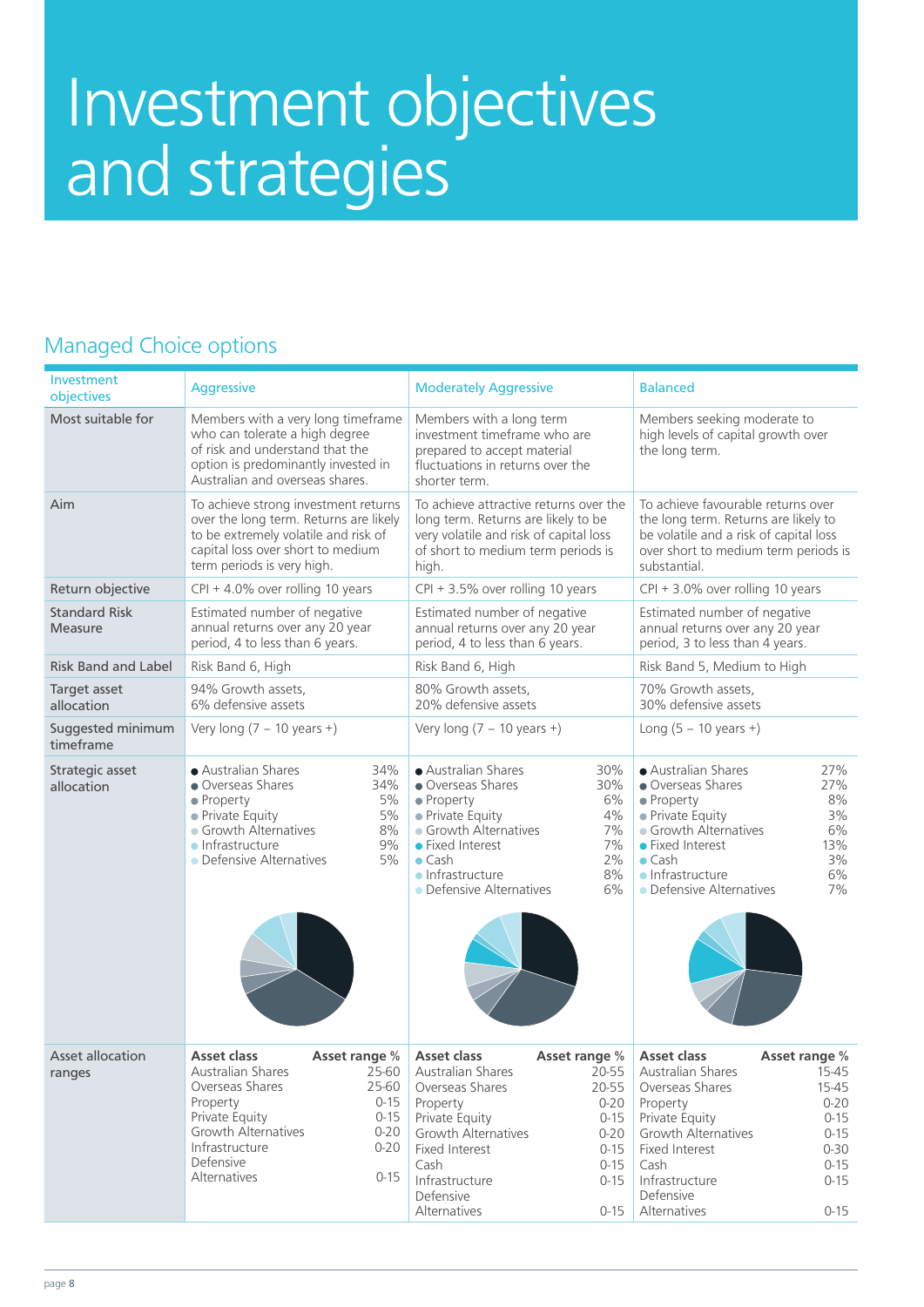*Investment objectives and strategies (continued)*

| Investment<br>objectives               | <b>Conservative Balanced</b>                                                                                                                                                                                                                                                                                                      | <b>Moderately Conservative</b>                                                                                                                                                                                                                                                                                                                                | <b>Conservative</b>                                                                                                                                                                                                                                                                                                                                     |
|----------------------------------------|-----------------------------------------------------------------------------------------------------------------------------------------------------------------------------------------------------------------------------------------------------------------------------------------------------------------------------------|---------------------------------------------------------------------------------------------------------------------------------------------------------------------------------------------------------------------------------------------------------------------------------------------------------------------------------------------------------------|---------------------------------------------------------------------------------------------------------------------------------------------------------------------------------------------------------------------------------------------------------------------------------------------------------------------------------------------------------|
| Most suitable for                      | Members seeking an investment<br>option which has a relatively neutral<br>allocation between both growth<br>assets and defensive assets.                                                                                                                                                                                          | Members seeking moderate capital<br>growth over the short to medium<br>term with moderate levels of<br>volatility.                                                                                                                                                                                                                                            | Members seeking some capital<br>growth over the short to medium<br>term while minimising the risk of<br>capital loss.                                                                                                                                                                                                                                   |
| Aim                                    | To achieve solid long term returns<br>over the long term. Returns are likely<br>to be moderately volatile and risk of<br>capital loss over short to medium<br>term periods is significant.                                                                                                                                        | To achieve reasonable returns over<br>the long term. Volatility of returns is<br>likely to be lower than that of more<br>equity-oriented options, although<br>still significant. The risk of capital loss<br>over short to medium term periods is<br>also expected to be lower than that<br>of more equity-orientated options,<br>although still significant. | To minimise the risk of loss of<br>capital, whilst accepting that this is<br>likely to result in lower investment<br>returns over the long term. Volatility<br>of returns is likely to be lower than<br>that of more equity-oriented options,<br>although still material, and over<br>short to medium term periods some<br>risk of capital loss exists. |
| Return objective                       | CPI + 2.75% over rolling 10 years                                                                                                                                                                                                                                                                                                 | $CPI + 2.5\%$ over rolling 10 years                                                                                                                                                                                                                                                                                                                           | CPI + 2.0% over rolling 10 years                                                                                                                                                                                                                                                                                                                        |
| <b>Standard Risk</b><br><b>Measure</b> | Estimated number of negative<br>annual returns over any 20 year<br>period, 3 to less than 4 years.                                                                                                                                                                                                                                | Estimated number of negative<br>annual returns over any 20 year<br>period, 2 to less than 3 years.                                                                                                                                                                                                                                                            | Estimated number of negative<br>annual returns over any 20 year<br>period, 1 to less than 2 years.                                                                                                                                                                                                                                                      |
| <b>Risk Band and Label</b>             | Risk Band 5, Medium to High                                                                                                                                                                                                                                                                                                       | Risk Band 4, Medium                                                                                                                                                                                                                                                                                                                                           | Risk Band 3, Low to Medium                                                                                                                                                                                                                                                                                                                              |
| Target asset<br>allocation             | 55% Growth assets,<br>45% defensive assets                                                                                                                                                                                                                                                                                        | 40% Growth assets,<br>60% defensive assets                                                                                                                                                                                                                                                                                                                    | 25% Growth assets,<br>75% defensive assets                                                                                                                                                                                                                                                                                                              |
| Suggested minimum<br>timeframe         | Medium (5 years +)                                                                                                                                                                                                                                                                                                                | Short to Medium $(3 - 5$ years +)                                                                                                                                                                                                                                                                                                                             | Short to Medium (3 years +)                                                                                                                                                                                                                                                                                                                             |
| Strategic asset<br>allocation          | • Australian Shares<br>21%<br>• Overseas Shares<br>21%<br>9%<br>• Property<br>$2\%$<br>• Private Equity<br>$6\%$<br>• Growth Alternatives<br>• Fixed Interest<br>18%<br>10%<br>$\bullet$ Cash<br>5%<br>$\bullet$ Infrastructure<br>8%<br>• Defensive Alternatives                                                                 | · Australian Shares<br>16%<br>• Overseas Shares<br>16%<br>9%<br>• Property<br>• Growth Alternatives<br>6%<br>• Fixed Interest<br>21%<br>$\bullet$ Cash<br>19%<br>$\bullet$ Infrastructure<br>3%<br>• Defensive Alternatives<br>10%                                                                                                                            | · Australian Shares<br>10%<br>• Overseas Shares<br>9%<br>10%<br>• Property<br>• Fixed Interest<br>28%<br>27%<br>$\bullet$ Cash<br>$\bullet$ Infrastructure<br>2%<br>• Defensive Alternatives<br>14%                                                                                                                                                     |
| Asset allocation<br>ranges             | <b>Asset class</b><br>Asset range %<br><b>Australian Shares</b><br>$10 - 45$<br>10-45<br>Overseas Shares<br>$0 - 20$<br>Property<br>$0 - 15$<br>Private Equity<br><b>Growth Alternatives</b><br>$0 - 15$<br>Fixed Interest<br>$0 - 30$<br>Cash<br>$0 - 20$<br>Infrastructure<br>$0 - 15$<br>Defensive<br>Alternatives<br>$0 - 20$ | <b>Asset class</b><br>Asset range %<br>Australian Shares<br>10-30<br>Overseas Shares<br>10-30<br>$0 - 20$<br>Property<br>Growth Alternatives<br>$0 - 15$<br>Fixed Interest<br>$5 - 30$<br>Cash<br>$10 - 35$<br>Infrastructure<br>$0 - 15$<br>Defensive<br>Alternatives<br>$0 - 25$                                                                            | <b>Asset class</b><br>Asset range %<br><b>Australian Shares</b><br>$0 - 25$<br>$0 - 20$<br>Overseas Shares<br>$0 - 25$<br>Property<br>Fixed Interest<br>$10 - 45$<br>20-55<br>Cash<br>Infrastructure<br>$0 - 15$<br>Defensive<br>Alternatives<br>$0 - 30$                                                                                               |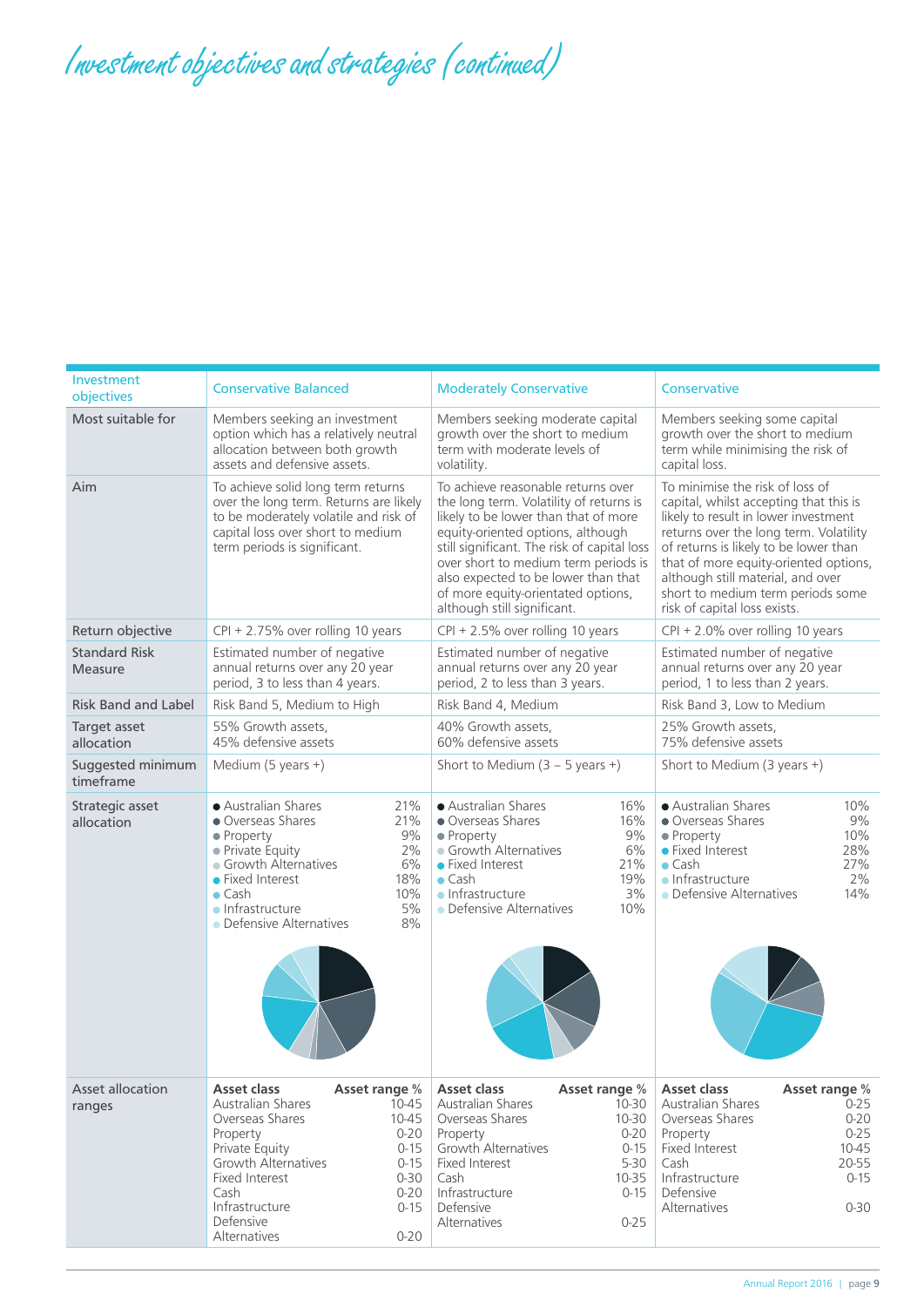*Investment objectives and strategies (continued)*

| <b>Investment objectives</b> | <b>RetirePlus</b>                                                                                                                                                                                                                                                                                                                                                                                                                                                                                 |                                                                                                                     | <b>RetireStable</b>                                                                                                                                                                                                                                                                                                                                                                                                                                                                                           |                                                                                                                                       |
|------------------------------|---------------------------------------------------------------------------------------------------------------------------------------------------------------------------------------------------------------------------------------------------------------------------------------------------------------------------------------------------------------------------------------------------------------------------------------------------------------------------------------------------|---------------------------------------------------------------------------------------------------------------------|---------------------------------------------------------------------------------------------------------------------------------------------------------------------------------------------------------------------------------------------------------------------------------------------------------------------------------------------------------------------------------------------------------------------------------------------------------------------------------------------------------------|---------------------------------------------------------------------------------------------------------------------------------------|
| Most suitable for            | Members seeking returns above the rate of<br>inflation over the long term who are looking<br>for additional protection against inflation and<br>market risk.                                                                                                                                                                                                                                                                                                                                      |                                                                                                                     | Members seeking returns above the rate of inflation<br>over the long term who are looking for additional<br>protection against inflation and market risk but<br>with less growth-oriented assets than RetirePlus                                                                                                                                                                                                                                                                                              |                                                                                                                                       |
| Aim                          | To achieve solid investment returns over the<br>long term. Compared with other options with a<br>similar overall risk profile, RetirePlus is expected<br>to provide some additional protection against key<br>risks facing those in or approaching retirement,<br>being market risk and inflation risk. Returns<br>are expected to be moderately volatile and risk<br>of capital loss over short to medium periods<br>is significant although lower than that of more<br>equity-oriented options. |                                                                                                                     | To invest in a diversified portfolio of assets with<br>a lower exposure to listed equities and other<br>growth-oriented assets than RetirePlus, accepting<br>that this is likely to result in lower returns over the<br>long term. RetireStable is expected to provide some<br>additional protection against key risks facing those<br>in or approaching retirement, being market risk<br>and inflation risk. Returns are expected to be more<br>stable relative to those of more equity-oriented<br>options. |                                                                                                                                       |
| Return objective             | CPI + 2.5% over rolling 10 years                                                                                                                                                                                                                                                                                                                                                                                                                                                                  |                                                                                                                     | CPI + 2.0% over rolling 10 years                                                                                                                                                                                                                                                                                                                                                                                                                                                                              |                                                                                                                                       |
| <b>Standard Risk Measure</b> | Estimated number of negative annual returns over<br>any 20 year period, 2 to less than 3 years.                                                                                                                                                                                                                                                                                                                                                                                                   |                                                                                                                     | Estimated number of negative annual returns over<br>any 20 year period, 1 to less than 2 years.                                                                                                                                                                                                                                                                                                                                                                                                               |                                                                                                                                       |
| <b>Risk Band and Label</b>   | Risk Band 4, Medium                                                                                                                                                                                                                                                                                                                                                                                                                                                                               |                                                                                                                     | Risk Band 3, Low to Medium                                                                                                                                                                                                                                                                                                                                                                                                                                                                                    |                                                                                                                                       |
| Target asset allocation      | 50% Growth assets,<br>50% defensive assets                                                                                                                                                                                                                                                                                                                                                                                                                                                        |                                                                                                                     | 25% Growth Assets,<br>75% Defensive Assets                                                                                                                                                                                                                                                                                                                                                                                                                                                                    |                                                                                                                                       |
| Suggested minimum timeframe  | Medium (5 years +)                                                                                                                                                                                                                                                                                                                                                                                                                                                                                |                                                                                                                     | Short to medium $(3-5$ years +)                                                                                                                                                                                                                                                                                                                                                                                                                                                                               |                                                                                                                                       |
| Strategic asset allocation   | • Australian Shares<br>• Overseas Shares<br>• Property<br>• Growth Alternatives<br>$\bullet$ Cash<br>$\bullet$ Infrastructure<br>• Defensive Alternatives<br>• Inflation Linked Securities<br>• Target Return                                                                                                                                                                                                                                                                                     | 19%<br>18%<br>6%<br>6%<br>6%<br>6%<br>14%<br>18%<br>7%                                                              | • Australian Shares<br>• Overseas Shares<br>• Property<br>• Growth Alternatives<br>• Fixed Interest<br>$\bullet$ Cash<br>$\bullet$ Infrastructure<br>• Defensive Alternatives<br>· Inflation Linked Securities<br><b>Target Return</b>                                                                                                                                                                                                                                                                        | 11%<br>10%<br>6%<br>5%<br>12%<br>14%<br>5%<br>13%<br>18%<br>6%                                                                        |
| Asset allocation ranges      | <b>Asset class</b><br>Australian Shares<br>Overseas Shares<br>Property<br>Growth Alternatives<br>Cash<br>Infrastructure<br>Defensive Alternatives<br>Inflation Linked Securities<br>Target Return                                                                                                                                                                                                                                                                                                 | Asset range %<br>10-40<br>10-40<br>$0 - 15$<br>$0 - 15$<br>$0 - 20$<br>$0 - 15$<br>$5 - 30$<br>$5 - 30$<br>$0 - 20$ | <b>Asset class</b><br><b>Australian Shares</b><br>Overseas Shares<br>Property<br>Growth Alternatives<br>Cash<br>Infrastructure<br>Defensive Alternatives<br>Inflation Linked Securities<br>Target Return<br><b>Fixed Interest</b>                                                                                                                                                                                                                                                                             | Asset range %<br>$5 - 25$<br>$5 - 25$<br>$0 - 20$<br>$0 - 15$<br>$0 - 30$<br>$0 - 15$<br>$5 - 25$<br>$5 - 30$<br>$0 - 15$<br>$5 - 25$ |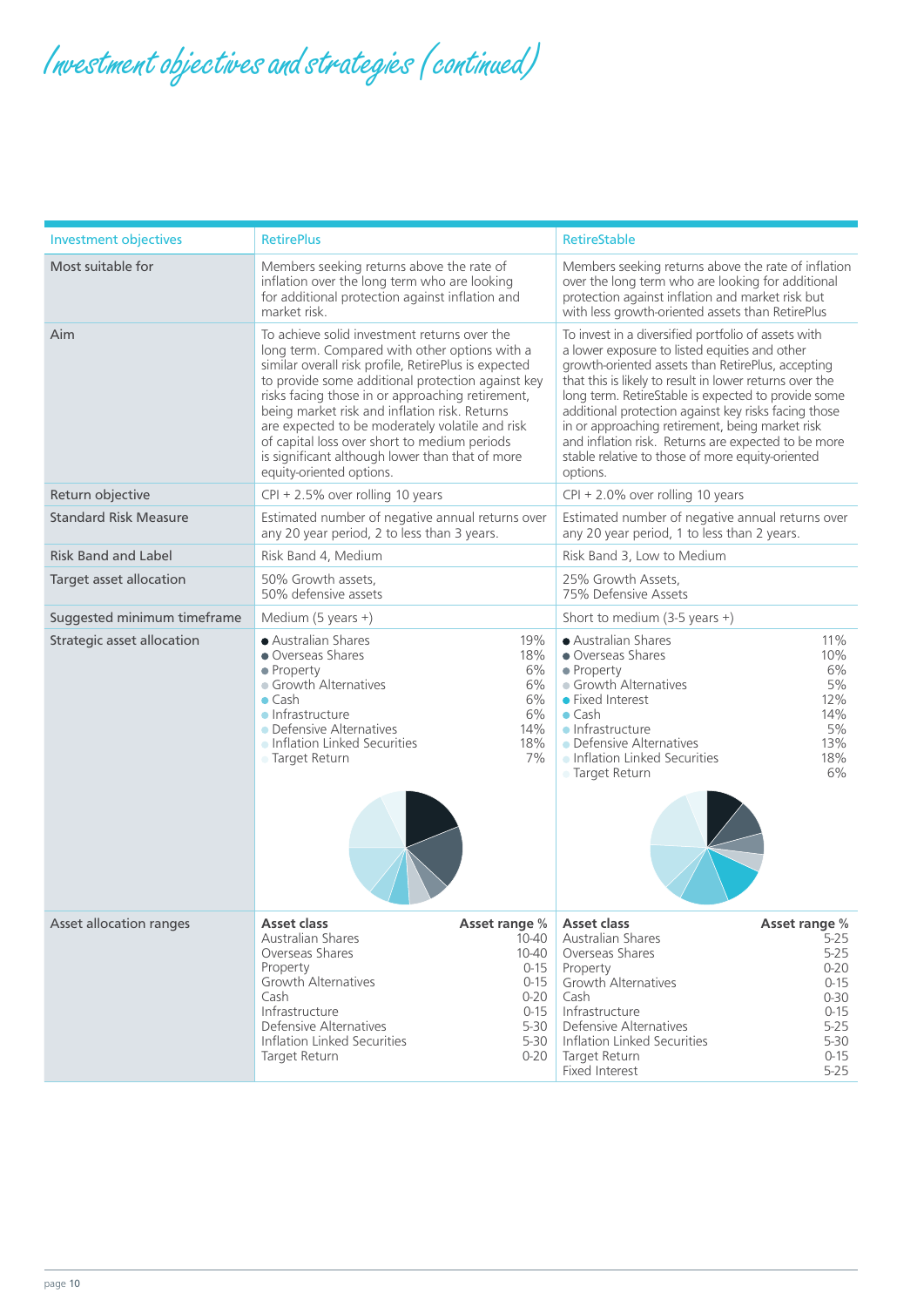### *Investment objectives and strategies (continued)*

| Investment<br>objectives        | <b>Australian Shares</b>                                                                                                                                           | <b>Overseas Shares</b>                                                                                                                                            | Property                                                                                                            |
|---------------------------------|--------------------------------------------------------------------------------------------------------------------------------------------------------------------|-------------------------------------------------------------------------------------------------------------------------------------------------------------------|---------------------------------------------------------------------------------------------------------------------|
| Most suitable for               | Members who seek capital growth<br>over the longer term and are willing<br>to accept the fluctuations associated<br>with the Australian Stock Exchange.            | Members who seek capital growth<br>over the longer term and are willing<br>to accept fluctuations with world<br>share markets and currencies.                     | Members seeking a relatively stable<br>income stream with the potential for<br>capital growth over the longer term. |
| Aim                             | To achieve strong investments<br>returns. Returns are likely to be very<br>volatile and risk of capital loss over<br>short to medium term periods is<br>very high. | To achieve strong investment<br>returns. Returns are likely to be very<br>volatile and risk of capital loss over<br>short to medium term periods is<br>very high. | To achieve solid investment returns.<br>Risk of capital loss over short to<br>medium term periods is significant.   |
| Return objective                | $CPI + 4.0\%$ over rolling 10 years                                                                                                                                | $CPI + 4.0\%$ over rolling 10 years                                                                                                                               | $CPI + 3.0\%$ over rolling 10 years                                                                                 |
| <b>Standard Risk</b><br>Measure | Estimated number of negative<br>annual returns over any 20 year<br>period, 6 or greater.                                                                           | Estimated number of negative<br>annual returns over any 20 year<br>period, 4 to less than 6 years.                                                                | Estimated number of negative<br>annual returns over any 20 year<br>period, 3 to less than 4 years.                  |
| <b>Risk Band and Label</b>      | Risk Band 7, Very High                                                                                                                                             | Risk Band 6, High                                                                                                                                                 | Risk Band 5, Medium to High                                                                                         |
| Target asset<br>allocation      | 100% Growth assets                                                                                                                                                 | 100% Growth assets                                                                                                                                                | 20% Growth assets,<br>80% defensive assets                                                                          |
| Suggested minimum<br>timeframe  | Very long $(7 - 10$ years +)                                                                                                                                       | Very long $(7 - 10$ years +)                                                                                                                                      | Long $(5 - 10 \text{ years} + )$                                                                                    |
| Strategic asset<br>allocation   | • Australian Shares<br>100%                                                                                                                                        | • Overseas Shares<br>100%                                                                                                                                         | 80%<br>• Property<br>• Listed Property<br>20%                                                                       |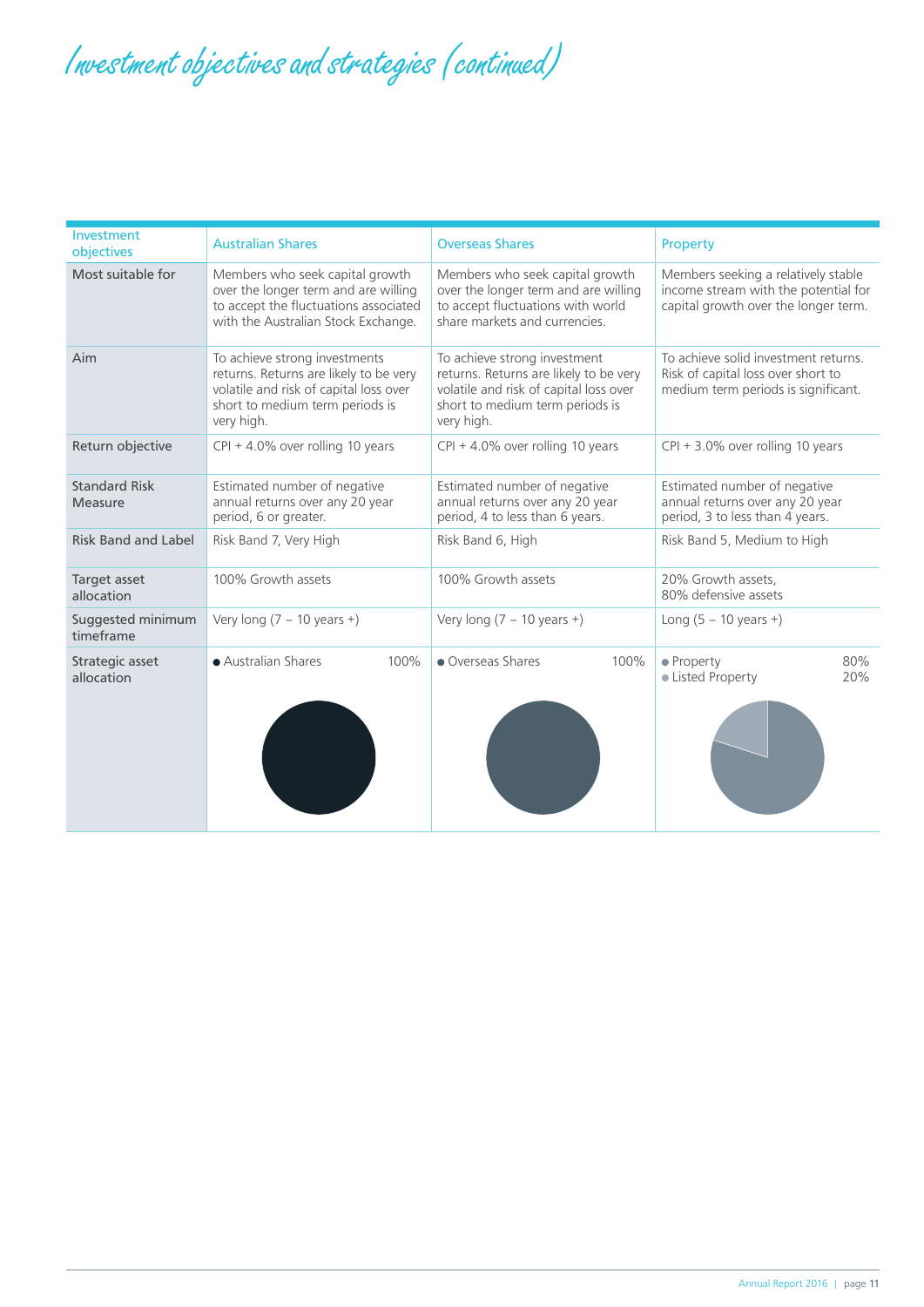*Investment objectives and strategies (continued)*

| Investment<br>objectives        | <b>Diversified Fixed Interest</b>                                                                                                                        | Cash                                                                                                                                                                                      |
|---------------------------------|----------------------------------------------------------------------------------------------------------------------------------------------------------|-------------------------------------------------------------------------------------------------------------------------------------------------------------------------------------------|
| Most suitable for               | Members seeking an investment<br>with a secure income stream but<br>acknowledging that there are risks<br>of capital losses when interest rates<br>rise. | Members seeking an investment<br>with a high level of security of capital<br>value over short term periods but<br>with the expectation of relatively low<br>returns over the longer term. |
| Aim                             | To achieve positive real returns<br>over the medium to long term with<br>volatility of returns expected to be<br>lower than that of equities options.    | To produce a return equal to or<br>above the official cash rate                                                                                                                           |
| Return objective                | $CPI + 2.0\%$ over rolling 10 years                                                                                                                      | To achieve positive returns in all<br>monthly periods                                                                                                                                     |
| <b>Standard Risk</b><br>Measure | Estimated number of negative<br>annual returns over any 20 year<br>period, 1 to less than 2.                                                             | Estimated number of negative<br>annual returns over any 20 year<br>period, less than 0.5.                                                                                                 |
| <b>Risk Band and Label</b>      | Risk Band 3, Low to Medium                                                                                                                               | Risk Band 1, Very Low                                                                                                                                                                     |
| Target asset<br>allocation      | 100% defensive assets                                                                                                                                    | 100% defensive assets                                                                                                                                                                     |
| Suggested minimum<br>timeframe  | Medium $(3 – 5$ years +)                                                                                                                                 | Short $(1$ year +)                                                                                                                                                                        |
| Strategic asset<br>allocation   | • Fixed Interest<br>100%                                                                                                                                 | 100%<br>$\bullet$ Cash                                                                                                                                                                    |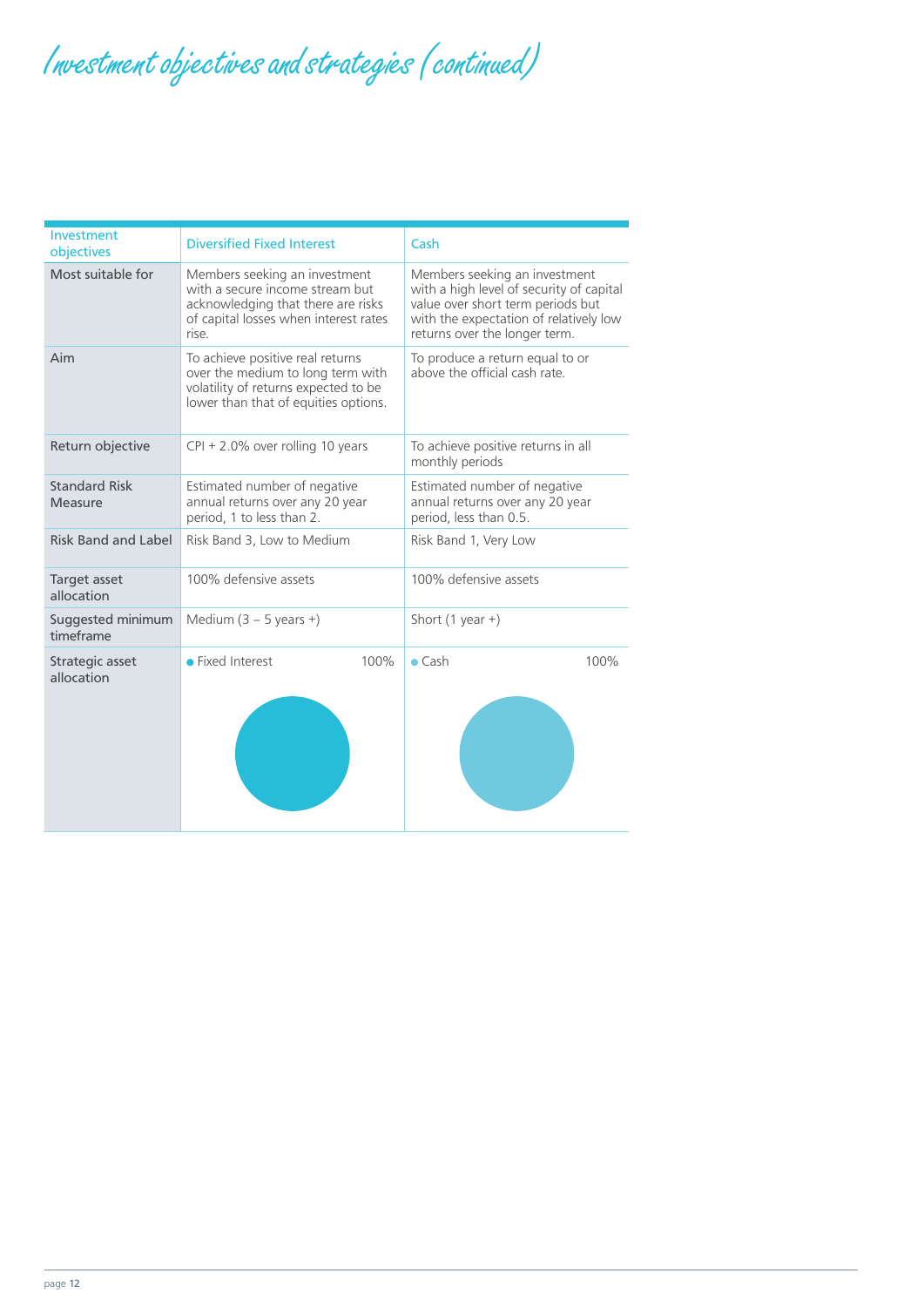## Investment returns

The tables below show the performance of our investment options over the longer term and the last financial year for both Super and Pension accounts. Returns shown are after all fees and taxes as at 30 June 2016.

The actual returns credited to a member's account balance will be influenced by the timing of payments into and out of the account, allowing for contributions, taxes, fees and switches between investment options.

| Super returns                  | 10 yrs pa | 7 year pa | 5 yrs pa | 3 yrs pa | 1 yr    |
|--------------------------------|-----------|-----------|----------|----------|---------|
| Aggressive                     | 6.9%      | 10.5%     | $9.9\%$  | 10.8%    | $5.7\%$ |
| <b>Moderately Aggressive</b>   | 6.6%      | 9.7%      | 9.1%     | 9.8%     | 5.9%    |
| <b>Balanced (MySuper)</b>      | 6.3%      | 8.9%      | 8.4%     | 9.2%     | 5.7%    |
| <b>Conservative Balanced</b>   | N/A       | N/A       | N/A      | 8.0%     | 5.7%    |
| <b>Moderately Conservative</b> | 5.8%      | 7.6%      | 7.1%     | 7.2%     | 5.6%    |
| Conservative                   | 5.8%      | $6.7\%$   | 6.4%     | 6.3%     | 5.4%    |
| <b>RetirePlus</b>              | N/A       | N/A       | N/A      | 7.5%     | 5.3%    |
| Retire Stable                  | N/A       | N/A       | N/A      | N/A      | 4.2%    |
| <b>Australian Shares</b>       | 7.3%      | 10.6%     | 8.8%     | 11.4%    | 8.0%    |
| <b>Overseas Shares</b>         | 5.6%      | 10.2%     | 11.2%    | 11.7%    | 2.5%    |
| Property                       | 7.5%      | 9.6%      | 9.3%     | 10.7%    | 13.3%   |
| Diversified Fixed Interest     | 4.6%      | 5.1%      | 4.9%     | 4.3%     | 4.6%    |
| Cash                           | $4.0\%$   | 3.4%      | $3.1\%$  | 2.5%     | 2.4%    |
| FlexiTerm Deposit <sup>^</sup> | N/A       | N/A       | N/A      | 2.8%     | 2.5%    |

| <b>Pension returns</b>         | 10 yrs pa | 7 year pa | 5 yrs pa | 3 yrs pa | 1 <sub>yr</sub> |
|--------------------------------|-----------|-----------|----------|----------|-----------------|
| Aggressive                     | 7.5%      | 11.7%     | 11.0%    | 11.9%    | 6.2%            |
| <b>Moderately Aggressive</b>   | 7.4%      | 10.9%     | 10.3%    | 10.9%    | 6.6%            |
| <b>Balanced (MySuper)</b>      | 7.1%      | 10.1%     | 9.6%     | 10.5%    | 6.7%            |
| Conservative Balanced          | N/A       | N/A       | N/A      | 9.1%     | 6.5%            |
| <b>Moderately Conservative</b> | 6.6%      | 8.7%      | 8.1%     | 8.2%     | 6.3%            |
| Conservative                   | 6.6%      | 7.7%      | 7.4%     | 7.3%     | 6.2%            |
| <b>RetirePlus</b>              | N/A       | N/A       | N/A      | 8.5%     | 6.0%            |
| RetireStable                   | N/A       | N/A       | N/A      | N/A      | 5.3%            |
| <b>Australian Shares</b>       | $7.7\%$   | $11.2\%$  | $9.2\%$  | 11.9%    | 8.3%            |
| <b>Overseas Shares</b>         | 6.5%      | 12.3%     | 13.3%    | 13.4%    | 2.7%            |
| Property                       | 8.1%      | 10.3%     | 10.2%    | 11.6%    | 14.4%           |
| Diversified Fixed Interest     | $5.4\%$   | 6.0%      | $5.7\%$  | 5.0%     | $5.4\%$         |
| Cash                           | 4.6%      | 4.0%      | $3.6\%$  | 2.9%     | 2.8%            |
| FlexiTerm Deposit^             | N/A       | N/A       | N/A      | 3.2%     | 2.9%            |

Detailed Investment Performance of the Fund. Returns shown after fees. Past performance is not a guarantee of future performance.

^ FlexiTerm Deposit option commenced on 23 October 2012 and closed to new investments on 1 March 2016.

Please note: RetireStable commenced on 1 April 2015; RetirePlus and Conservative Balanced commenced on 22 June 2012; therefore no longer-term performance information is available for these three investment options.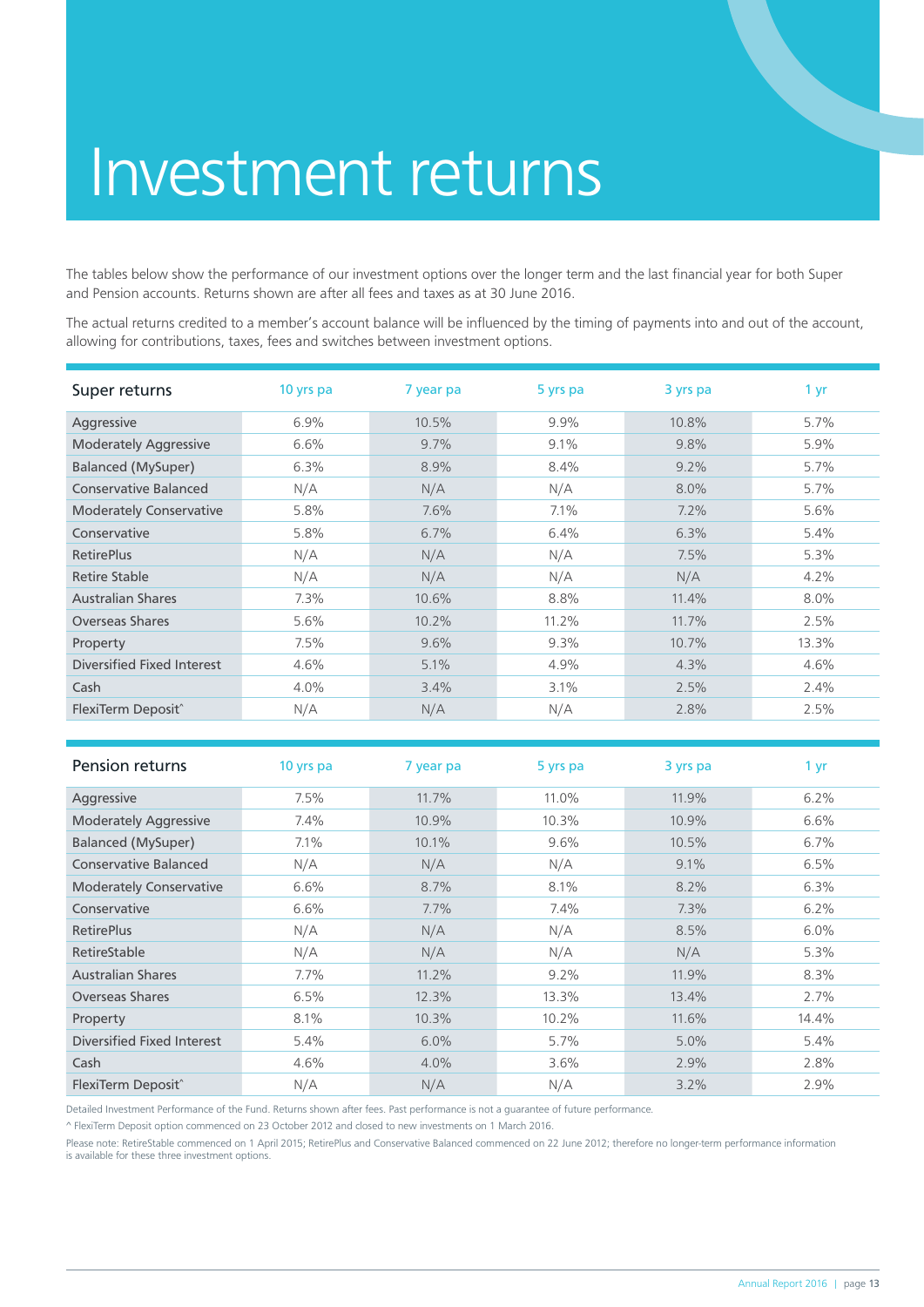# How returns are allocated

### Unit prices

The Fund uses a 'unitised' system which was introduced on 1 July 2003. Each member is assigned a number of units corresponding to the dollar value of their account.

The value of those units, called the 'unit price', is updated weekly. The unit price moves up or down depending on the investment performance of each investment option.

As contributions are added to a member's account, units are purchased at the latest unit price. When a member leaves the Fund or withdraws money, units are redeemed (sold) at the latest unit price.

Unit prices for each investment option are derived by dividing the market value of the Fund's assets, comprising each investment option, by the number of units on issue for the investment option, after allowing for non–member specific fees and taxes. Such fees include investment manager fees and custodian fees.

To work out the current value of an account balance, simply multiply the number of units held by the latest unit price available for the relevant investment option.

At the end of each financial year, the Fund takes the final unit prices and translates them into an annual return for each investment option. A member's statement shows the unit prices that apply to their chosen investment options, and also the returns earned over the financial year as a percentage.

Each member's return is influenced by the timing of contributions received, any withdrawals made, and any switches between investment options that may have taken place during the last financial year.

### Fund reserves

Annual returns for each investment option are set closely in line with the actual investment return achieved on that option for the period concerned. However, a small reserve (generally less than 1% of assets) is maintained. The primary purpose of the reserve is to enable the Trustee to efficiently meet and mitigate the cost of an unexpected event on members and/or the Fund.

The reserve is a contingency reserve and is for short term funding requirements such as funding the rectification of errors where such costs are not met by third parties, or are recoverable from third parties or insurance but only at a much later stage. The reserve may also assist in meeting excesses applicable under insurance or indemnity arrangements.

The reserve may only be allocated with the authorization (in writing) of the Chief Executive Officer, and any allocation from the reserve must be reported to the next scheduled Board Audit Committee meeting.

The level of the reserve will be set at an amount as may be determined by the Trustee from time to time. The reserve is invested in higher interest earning cash accounts. Reserve movements over the last three years are shown below:

| <b>Financial Year</b> | Reserve amount |
|-----------------------|----------------|
| 2015/2016             | \$54,219,468   |
| 2014/2015             | \$25,975,901   |
| 2013/2014             | \$39,547,853   |
| 2012/2013             | \$51,772,088   |
| 2011/2012             | \$19,440,755   |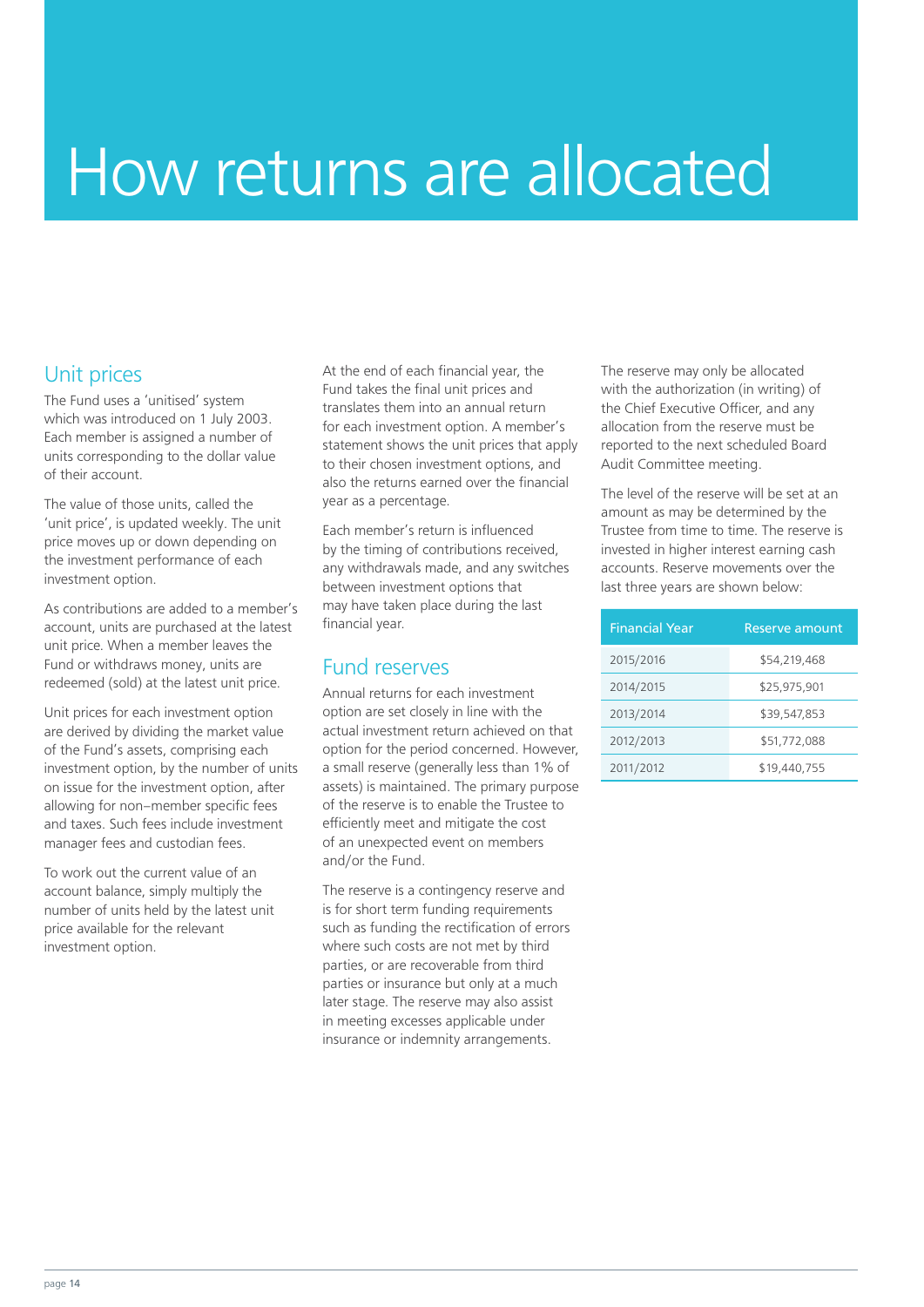**"We want to help you with understanding and knowledge that empowers you to make decisions that benefit you and your family."**

**START CARDS**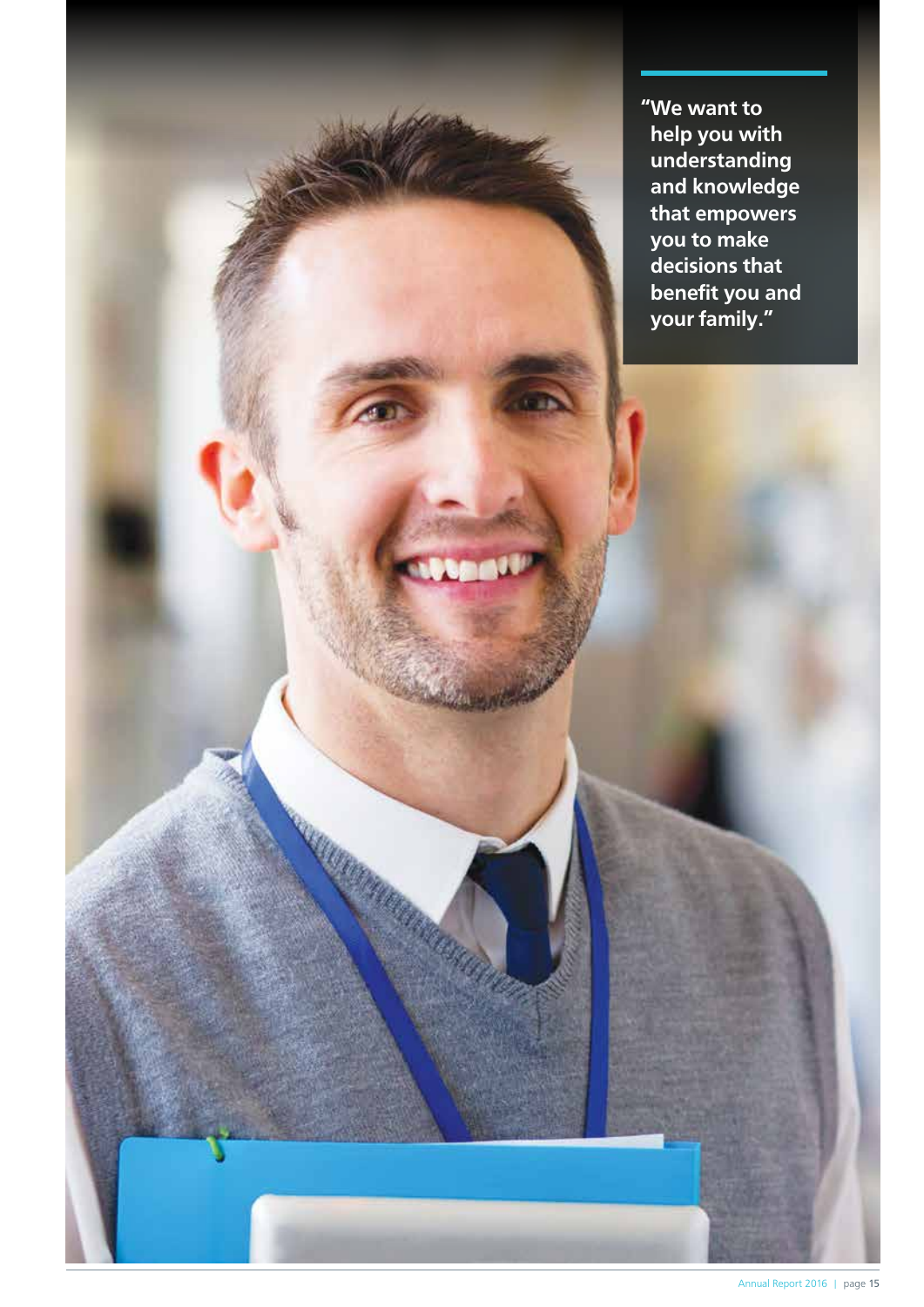## Investment management fees

The base fee covers the cost of investing the Fund's assets and is reliant on the investment managers in place, their fee structure and the asset allocation for a particular financial year. It also covers the cost of custodian fees and investment advice.

Some of the Fund's investment managers charge performance fees when they exceed agreed performance benchmarks. When performance fees are incurred, they are accompanied by a more than commensurate increase in returns by the investment manager.

If a manager does not meet agreed benchmarks, then no performance fee will be paid.

The table below shows the annual investment management fees for the

financial year ended 30 June 2016 in percentage terms as well as the equivalent dollar cost for every \$10,000 invested.

**Note:** Investment management fees will vary from year to year depending on the total amount of funds under management in each option, the investment managers appointed, and the investment performance of each option.

|                                | Percentage         |                    |                      | Equivalent dollar cost per \$10,000 |                    |                     |
|--------------------------------|--------------------|--------------------|----------------------|-------------------------------------|--------------------|---------------------|
| <b>Managed Choice options</b>  | <b>Base</b><br>fee | Performance<br>fee | <b>Total</b><br>fee. | <b>Base</b><br>fee                  | Performance<br>fee | <b>Total</b><br>fee |
| Aggressive                     | 0.71%              | 0.18%              | 0.89%                | \$71                                | \$18               | \$89                |
| <b>Moderately Aggressive</b>   | 0.68%              | 0.15%              | 0.83%                | \$68                                | \$15               | \$83                |
| <b>Balanced</b>                | 0.70%              | 0.14%              | 0.84%                | \$70                                | \$14               | \$84                |
| <b>Conservative Balanced</b>   | 0.59%              | 0.11%              | 0.70%                | \$59                                | \$11               | \$70                |
| <b>Moderately Conservative</b> | 0.52%              | 0.08%              | $0.60\%$             | \$52                                | \$8                | \$60                |
| Conservative                   | 0.45%              | 0.05%              | $0.50\%$             | \$45                                | \$5                | \$50                |
| <b>RetirePlus</b>              | 0.56%              | 0.05%              | 0.61%                | \$56                                | \$5                | \$61                |
| RetireStable                   | 0.51%              | 0.03%              | 0.54%                | \$51                                | \$3                | \$54                |

| <b>Build Your Own options</b> | <b>Base</b><br>fee | Performance<br>fee | Total<br>fee | <b>Base</b><br>fee | Performance<br>fee | <b>Total</b><br>fee |
|-------------------------------|--------------------|--------------------|--------------|--------------------|--------------------|---------------------|
| <b>Australian Shares</b>      | $0.47\%$           | 0.42%              | 0.89%        | \$47               | \$42               | \$89                |
| <b>Overseas Shares</b>        | 0.65%              | $0.12\%$           | 0.77%        | \$65               | \$12               | \$77                |
| Property                      | 0.61%              | $0.00\%$           | 0.61%        | \$61               | \$0                | \$61                |
| Diversified Fixed Interest    | 0.38%              | $0.00\%$           | 0.38%        | \$38               | \$0                | \$38                |
| Cash                          | $0.07\%$           | $0.00\%$           | 0.07%        | \$7                | \$0                | \$7                 |
| FlexiTerm Deposit             | $0.19\%$           | $0.00\%$           | 0.19%        | \$19               | \$0                | \$19                |

The base investment management fee and performance fee is calculated using the 2015/2016 financial year data.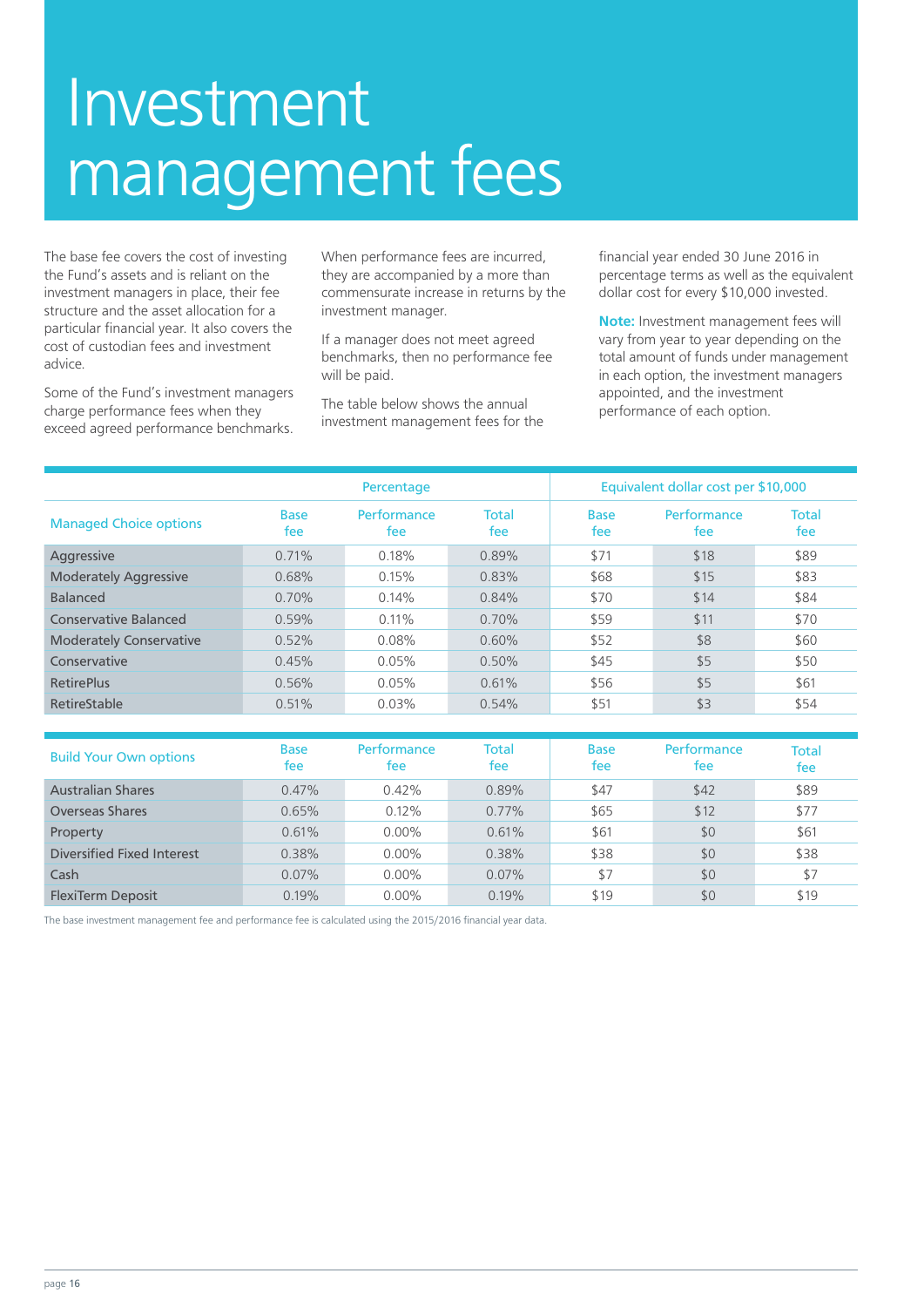## Where your money was invested

#### Investment managers

This table shows the investment managers appointed by the Fund, for each asset class as at 31 October 2016. These managers may change from time to time.

| <b>Asset Class</b>                                                                                                                                                                                                                                               | <b>Investment Managers</b>                                                                                                                       | <b>Asset Class</b><br><b>Investment Managers</b> |                                                                                                                                                                                                                                                                       |  |
|------------------------------------------------------------------------------------------------------------------------------------------------------------------------------------------------------------------------------------------------------------------|--------------------------------------------------------------------------------------------------------------------------------------------------|--------------------------------------------------|-----------------------------------------------------------------------------------------------------------------------------------------------------------------------------------------------------------------------------------------------------------------------|--|
| Australian<br>Allan Gray Australia<br>Alliance Bernstein<br><b>Shares</b><br>Cooper Investors<br>L1 Capital                                                                                                                                                      |                                                                                                                                                  | Infrastructure                                   | Industry Funds Management<br>Infrastructure Capital Group<br>Macquarie Specialised Asset Management<br>Lighthouse Infrastructure Management                                                                                                                           |  |
|                                                                                                                                                                                                                                                                  | Ophir Asset Management<br>Paradice Investment Management<br>Plato Investment Management<br>RealIndex Investments<br>Renaissance Asset Management |                                                  | Apollo Management<br><b>BlackRock Asset Management</b><br><b>BroadRiver Asset Management</b><br>Industry Funds Management<br>Morrison & Co                                                                                                                            |  |
| Overseas                                                                                                                                                                                                                                                         | Acadian Asset Management                                                                                                                         |                                                  | Vinva Investment Management                                                                                                                                                                                                                                           |  |
| Copper Rock Capital Partners<br><b>Shares</b><br>Generation Investment Management<br>Janus Capital<br>MFS Investment Management<br>Northcape Capital<br>Orbis Investment Advisory<br>RealIndex Investments<br>Stewart Investors<br>Thompson Horstmann and Bryant |                                                                                                                                                  | Growth<br><b>Alternatives</b>                    | Apollo Management<br>Bentham Asset Management<br>Campus Living<br>Generation Investment Management<br>Japara Healthcare<br>Macquarie Agricultural Funds Management<br>Macquarie Specialised Asset Management<br>Oaktree Capital Management<br>OEII Car Park Portfolio |  |
| Property                                                                                                                                                                                                                                                         | <b>AMP Capital Investors</b>                                                                                                                     |                                                  | Shenkman Capital Management                                                                                                                                                                                                                                           |  |
|                                                                                                                                                                                                                                                                  | Goodman Australia Industrial Fund<br><b>GPT Wholesale Office Fund</b><br>Lend Lease Real Estate Investment<br><b>SG Hiscock</b>                  |                                                  | Continuity Capital Partners<br>Global Energy Efficiency and Renewable Fund<br>Harbour Vest Partners Limited<br>Pantheon Ventures Limited                                                                                                                              |  |
| <b>Fixed Interest</b>                                                                                                                                                                                                                                            | <b>AMP Capital Investors</b><br>Apollo Management<br>Industry Funds Management                                                                   |                                                  | Siguler Guff                                                                                                                                                                                                                                                          |  |
|                                                                                                                                                                                                                                                                  |                                                                                                                                                  | Currency                                         | <b>State Street Global Advisors</b>                                                                                                                                                                                                                                   |  |
|                                                                                                                                                                                                                                                                  | Members Equity<br>Metrics Credit Partners                                                                                                        | <b>Inflation Linked</b>                          | Ardea Investment Management                                                                                                                                                                                                                                           |  |
| Cash                                                                                                                                                                                                                                                             | Macquarie Funds Management                                                                                                                       | <b>Securities</b>                                |                                                                                                                                                                                                                                                                       |  |
| <b>Term Deposits</b>                                                                                                                                                                                                                                             | Internally managed                                                                                                                               | <b>Target Return</b>                             | Standard Life                                                                                                                                                                                                                                                         |  |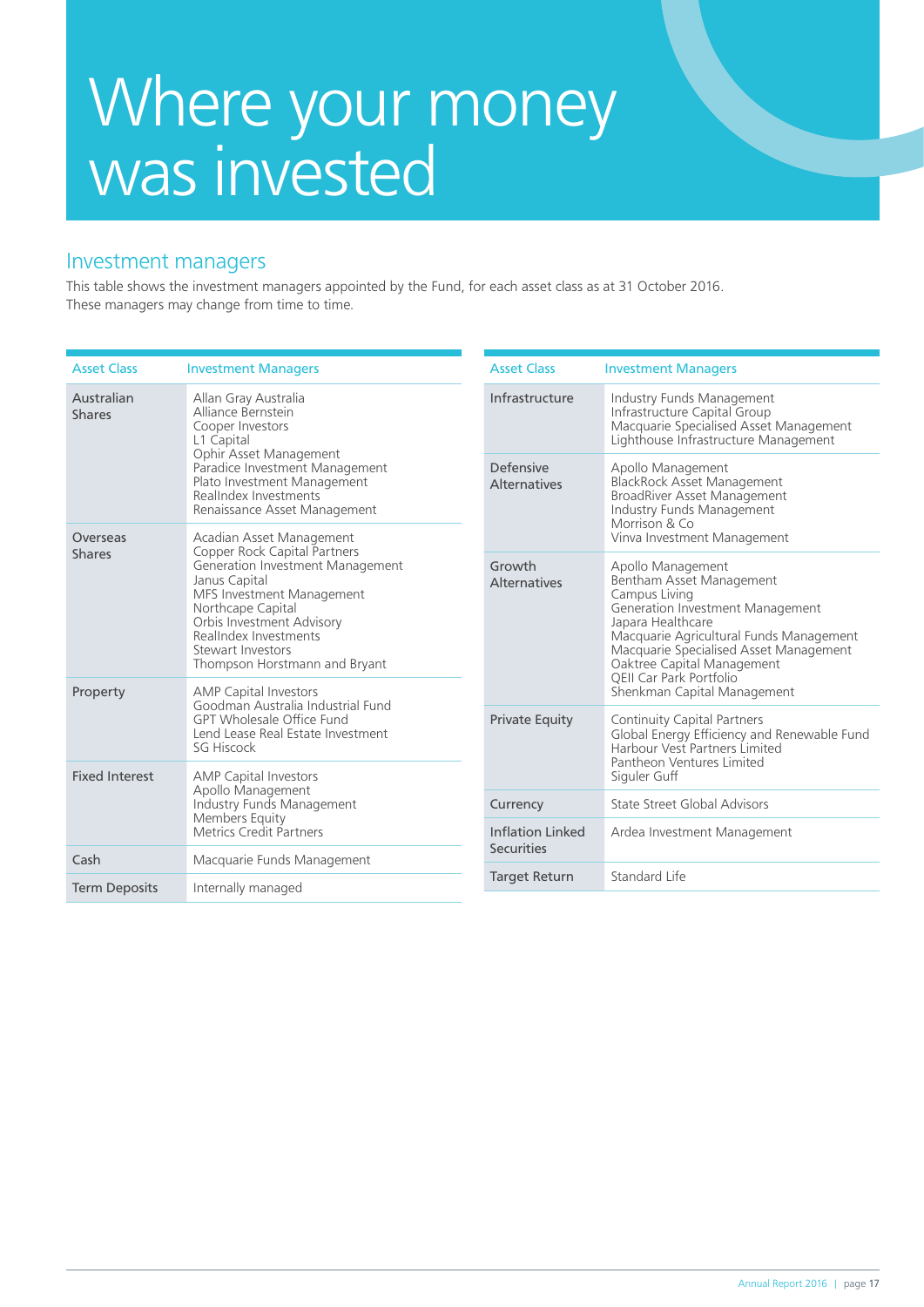# Fund accounts

#### Statement of Financial Position as at 30 June 2016

|                                                                                                                                                                                                                                          | $30 - Jun - 16($ \$)                                                                                                                                  | $30 - Jun - 15($ \$)                                                                                                                                  |
|------------------------------------------------------------------------------------------------------------------------------------------------------------------------------------------------------------------------------------------|-------------------------------------------------------------------------------------------------------------------------------------------------------|-------------------------------------------------------------------------------------------------------------------------------------------------------|
| <b>ASSETS</b>                                                                                                                                                                                                                            |                                                                                                                                                       |                                                                                                                                                       |
| <b>Cash and Cash Equivalents</b><br>Cash at Bank<br>Cash Investments                                                                                                                                                                     | 22,522,750<br>766,381,696                                                                                                                             | 33,112,104<br>793,308,192                                                                                                                             |
| <b>Trade and Other Receivables</b><br>Investments Receivable<br>Sundry Debtors<br>Prepayments<br><b>GST Receivable</b>                                                                                                                   | 174,197,631<br>7,680<br>165,000<br>183,898                                                                                                            | 404,865<br>254,347<br>111,961                                                                                                                         |
| Investments<br>Australian Shares<br>International Shares<br>Unlisted Property<br>Listed Property<br>Diversified Fixed Interest<br>Private Equity<br>Alternatives - Growth<br>Alternatives - Defensive<br>Infrastructure<br>Target Return | 1,672,466,131<br>1,886,811,548<br>403,498,977<br>123,810,304<br>585,873,804<br>237,727,614<br>454,259,546<br>676,563,312<br>408,758,913<br>38,220,216 | 1,559,246,028<br>1,839,376,566<br>373,676,683<br>101,945,366<br>536,899,037<br>218,468,346<br>464,138,732<br>627,410,750<br>368,891,567<br>20,573,364 |
| <b>Tax Assets</b>                                                                                                                                                                                                                        |                                                                                                                                                       |                                                                                                                                                       |
| Deferred Tax Asset                                                                                                                                                                                                                       | 1,433,243                                                                                                                                             | 599,823                                                                                                                                               |
| <b>Other Assets</b><br><b>Fixed Assets</b>                                                                                                                                                                                               | 3,518,368                                                                                                                                             | 3,337,581                                                                                                                                             |
| <b>TOTAL ASSETS</b>                                                                                                                                                                                                                      | 7,456,400,631                                                                                                                                         | 6,941,834,902                                                                                                                                         |
| <b>LIABILITIES</b>                                                                                                                                                                                                                       |                                                                                                                                                       |                                                                                                                                                       |
| <b>Trade and Other Payables</b><br>Benefits Payable<br>Accounts Payable                                                                                                                                                                  | 1,687,967<br>9,850,851                                                                                                                                | 1,691,500<br>9,855,757                                                                                                                                |
| <b>Tax Liabilities</b><br>Current Tax Liability<br>Deferred Tax Liability                                                                                                                                                                | 11,842,102<br>93,868,009                                                                                                                              | 15,131,477<br>96,863,237                                                                                                                              |
| <b>Provisions</b><br>Provision for Employee Benefits                                                                                                                                                                                     | 1,099,693                                                                                                                                             | 1,191,888                                                                                                                                             |
| <b>TOTAL LIABILITIES</b>                                                                                                                                                                                                                 | 118,348,622                                                                                                                                           | 124,733,859                                                                                                                                           |
| <b>NET ASSETS AVAILABLE TO PAY BENEFITS</b>                                                                                                                                                                                              | 7,338,052,009                                                                                                                                         | 6,817,101,043                                                                                                                                         |
| Represented by:                                                                                                                                                                                                                          |                                                                                                                                                       |                                                                                                                                                       |
| <b>LIABILITY FOR ACCRUED BENEFITS</b>                                                                                                                                                                                                    |                                                                                                                                                       |                                                                                                                                                       |
| Allocated to Members' Accounts - Superannuation                                                                                                                                                                                          | 5,141,048,789                                                                                                                                         | 4,993,118,434                                                                                                                                         |
| Allocated to Members' Accounts - Pension                                                                                                                                                                                                 | 2,088,613,625                                                                                                                                         | 1,798,006,708                                                                                                                                         |
| Not Yet Allocated                                                                                                                                                                                                                        | 54,170,127                                                                                                                                            |                                                                                                                                                       |
| Reserves                                                                                                                                                                                                                                 | 54,219,468                                                                                                                                            | 25,975,901                                                                                                                                            |
|                                                                                                                                                                                                                                          | 7,338,052,009                                                                                                                                         | 6,817,101,043                                                                                                                                         |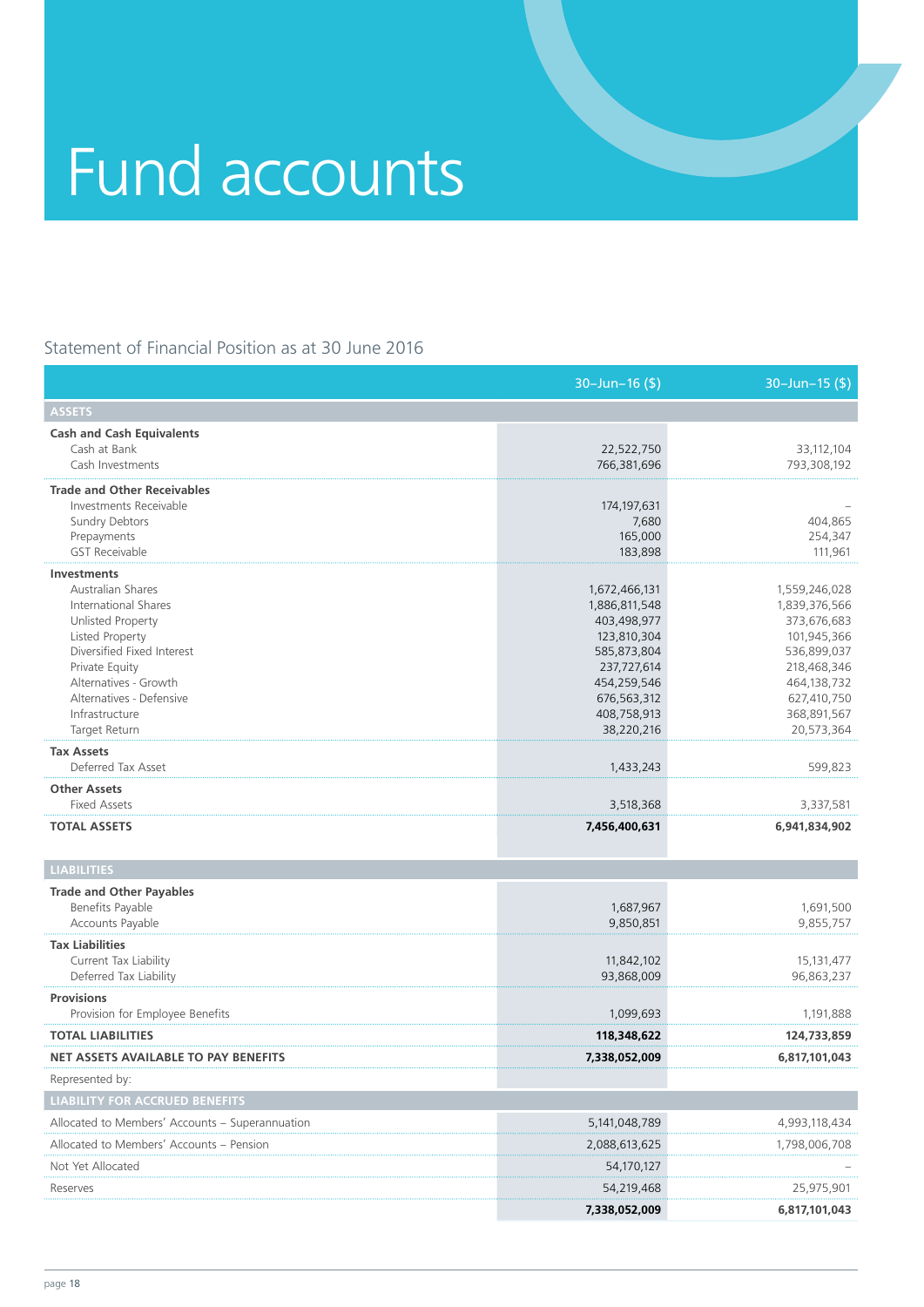*Fund accounts (continued)*

#### Operating Statement For The Year Ended 30 June 2016

|                                                                                                                              | $30 - Jun - 16$ (\$)                                                | $30 - Jun - 15($ \$)                                                  |
|------------------------------------------------------------------------------------------------------------------------------|---------------------------------------------------------------------|-----------------------------------------------------------------------|
| <b>INVESTMENT REVENUE</b>                                                                                                    |                                                                     |                                                                       |
| Interest<br><b>Distributions</b><br>Changes in Net Market Value                                                              | 490,434<br>354,509,342<br>82,750,676                                | 662,084<br>244,160,041<br>420,275,582                                 |
|                                                                                                                              | 437,750,452                                                         | 665,097,707                                                           |
| <b>CONTRIBUTIONS REVENUE</b>                                                                                                 |                                                                     |                                                                       |
| <b>Employer Contributions</b><br>Member Contributions<br>Transfers In<br>Government Contributions                            | 330,434,760<br>113,696,121<br>140,015,588<br>713,480<br>584,859,949 | 312,047,469<br>138,216,564<br>169,705,260<br>3,664,676<br>623,633,969 |
| <b>OTHER REVENUE</b>                                                                                                         |                                                                     |                                                                       |
| Proceeds from Group Life Insurance<br>Other Income<br><b>TOTAL REVENUE</b>                                                   | 10,352,158<br>2,551<br>1,032,965,110                                | 10,314,163<br>5,663<br>1,299,051,502                                  |
| <b>INVESTMENT EXPENSES</b>                                                                                                   |                                                                     |                                                                       |
| Direct Investment Expenses                                                                                                   | 27,606,650                                                          | 19,990,086                                                            |
| <b>GROUP LIFE INSURANCE EXPENSES</b>                                                                                         | 26,672,988                                                          | 23,646,205                                                            |
| <b>GENERAL ADMINISTRATION EXPENSES</b>                                                                                       |                                                                     |                                                                       |
| Member Fee Expenses<br>Audit Fees<br>Operating Expenses<br>Anti-Detriment Payments<br>Superannuation Contributions Surcharge | 5,836,977<br>224,910<br>18,651,952<br>1,283,167<br>(4, 518)         | 5,481,588<br>273,558<br>15,352,703<br>916,799<br>(2, 244)             |
| <b>TOTAL EXPENSES</b>                                                                                                        | 80,272,126                                                          | 65,658,695                                                            |
| BENEFITS ACCRUED AS A RESULT OF OPERATIONS<br><b>BEFORE INCOME TAX</b>                                                       | 952,692,984                                                         | 1,233,392,807                                                         |
| <b>INCOME TAX EXPENSE</b>                                                                                                    | 43,258,548                                                          | 74,258,087                                                            |
| BENEFITS ACCRUED AS A RESULT OF OPERATIONS<br><b>AFTER INCOME TAX</b>                                                        | 909,434,436                                                         | 1,159,134,720                                                         |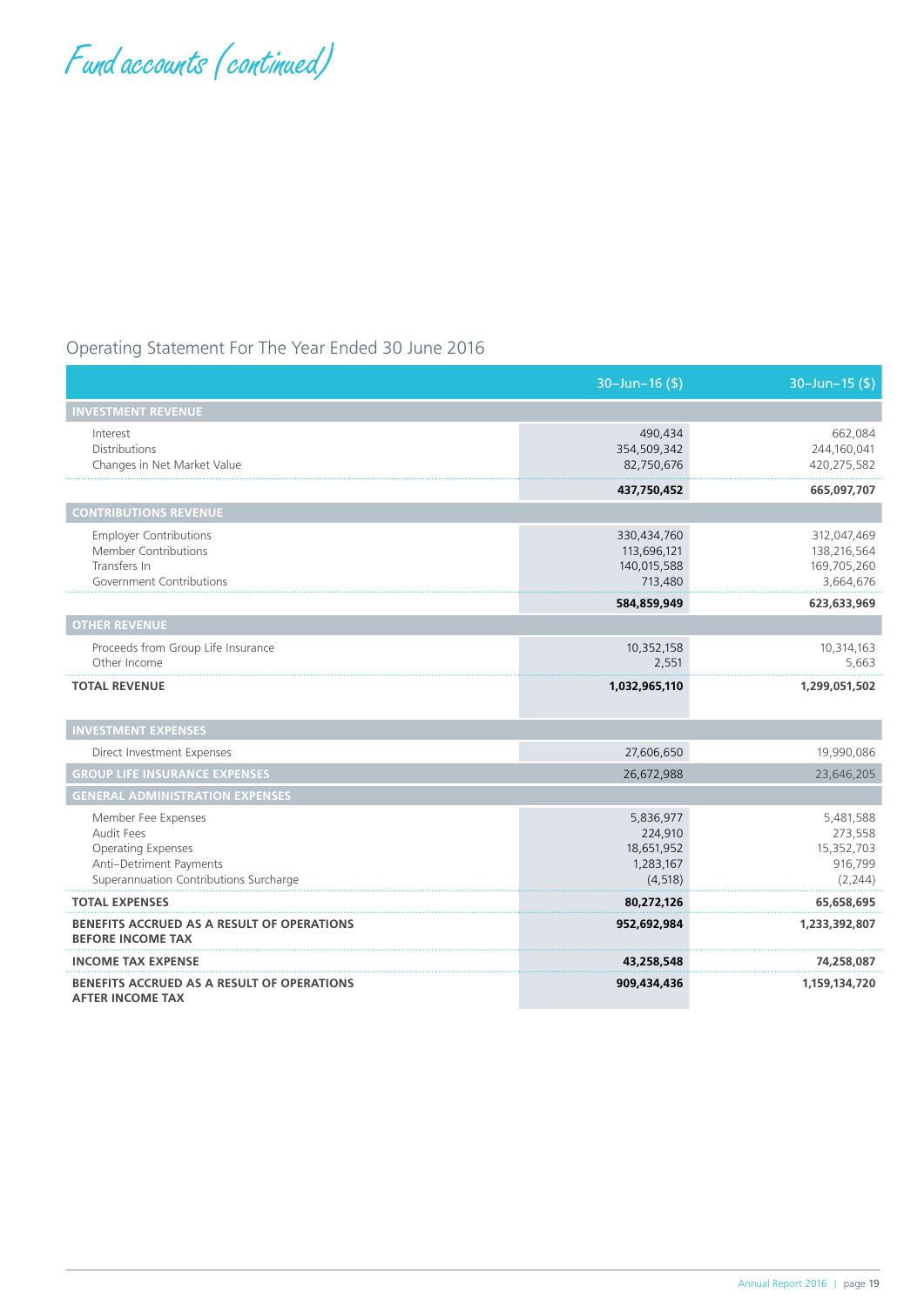# Other things you need to know

### Eligible rollover fund

If you no longer work for a participating employer of the Fund, there are three ways to keep your account open. You could ask your new employer to send your contributions to your account with us, or you could make a personal contribution or rollover benefits from another super fund to your account with us.

If your account becomes inactive and falls below \$4,000, we may transfer your superannuation benefit to an eligible Rollover Fund (a fund that protects the value of your benefit).

The details of our eligible Rollover Fund are as follows:

#### **AUSfund**

Australia's Unclaimed Super Fund Post: **Locked bag 5132, Parramatta NSW 2124** Email: **admin@ausfund.net.au** Phone: **1300 361 798** Internet: **[ausfund.com.au](http://www.ausfund.com.au)** International phone: **+61 3 9067 2525**

AUSfund is an eligible rollover fund into which lost super fund members or members with small inactive accounts are transferred. AUSfund has a low fee structure designed to protect members with small balances (e.g. \$14 administration fee per annum). Most members will continue to accumulate interest in AUSfund. AUSfund does not offer insurance cover. If your account is transferred to AUSfund you will cease to be a member of the Fund. We encourage you to obtain a Product Disclosure Statement (PDS) from AUSfund in order to understand their fee structure and how they will manage your account balance.

### Unclaimed monies

By law, the Fund must transfer lost super accounts with balances under \$4,000, or those that are unidentified and have been inactive for more than five years, to the Australian Taxation office (ATO). To find out more, visit [ato.gov.au](http://www.ato.gov.au).

### Temporary residents' benefits

The Fund is required to pay the super of former temporary residents to the ATO, if it has been more than six months since the former temporary resident employee departed Australia, and their visa has expired or been cancelled. Visit [ato.gov.au](http://www.ato.gov.au)  for more information.

### **Compliance**

The Fund is a regulated superannuation fund under the Superannuation Industry (Supervision) Act 1993. For the period 1 July 2015 to 30 June 2016, and all previous reporting periods, the Trustee is of the opinion that the Fund complied with all statutory requirements of superannuation, taxation and other relevant legislation, and that the Australian Prudential Regulation Authority (APRA) would be satisfied with the Fund's compliance for those years.

#### Trust Deed

The Fund is governed by a Trust Deed dated 11 January 1971, together with subsequent amendments.

The Deed was amended on 1 April 2015 to update it to a more modern style and in particular to change the name of the Fund to MyLifeMyMoney Superannuation Fund.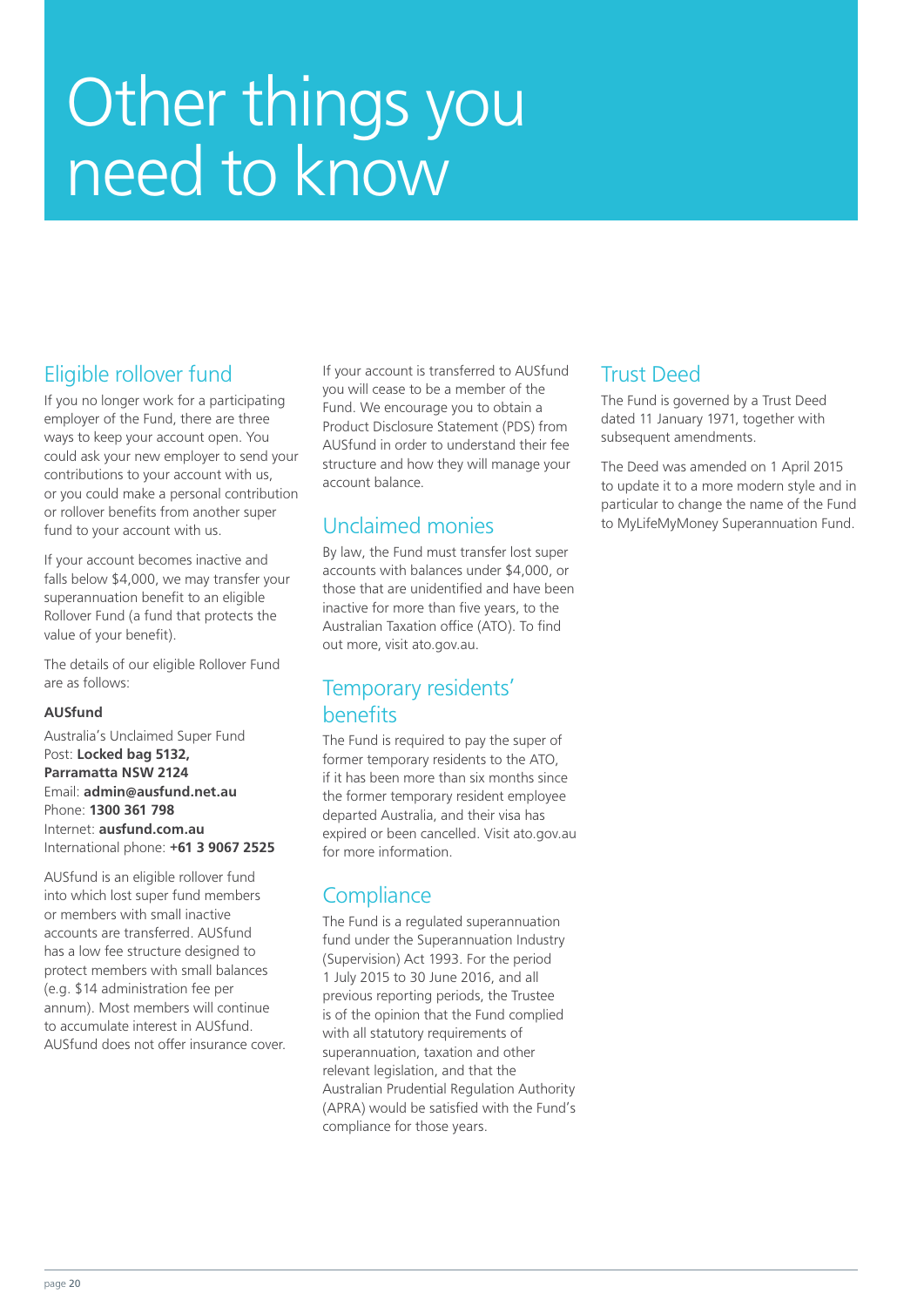**"We provide excellent personalised service with trusted financial advice. Our members know they're in safe hands. Just call us – we're here for you."**